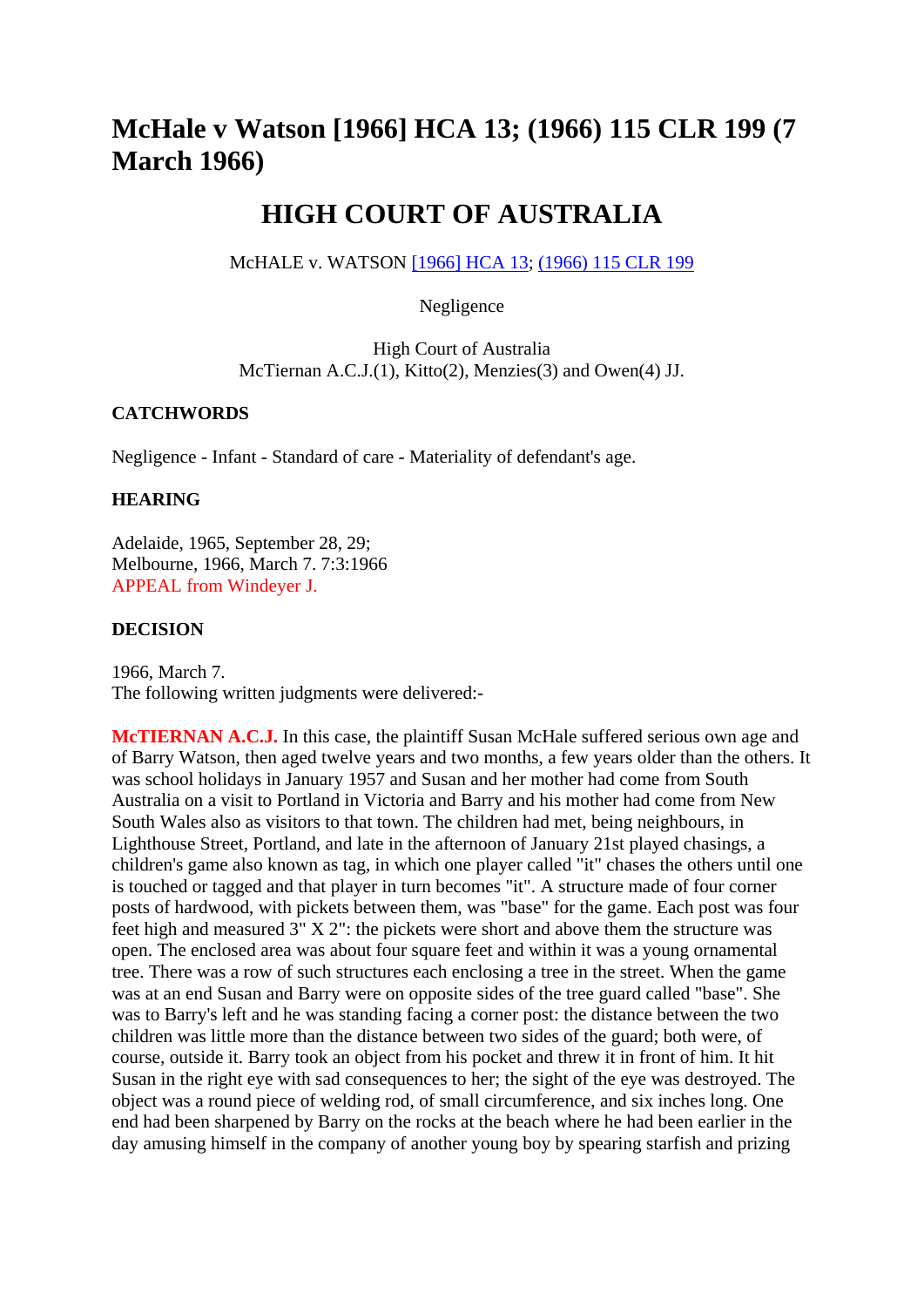shell-fish off the rocks with this implement. He had picked it up outside his father's workshop on his way to the beach. (at p202)

2. There was a contest at the trial whether Barry had aimed it at Susan. She and one of her young companions said in evidence that he had done so. Windeyer J. did not accept the evidence of either of the girls on that point. Barry said in evidence that he aimed the object at the corner post which he was facing, his idea being to make it stick in the post. The object was made of soft steel; in form it was not finished as a dart although it was described as such in the statement of claim. The learned judge was impressed by Barry's demeanour as a witness and regarded his account of the accident as more probable than that of the others. His Honour analysed the evidence and reasoned from it to his conclusion on the question how Susan came to be hit in the eye by the object. He considered that in all probability the object hit the corner post, which Barry was facing, with force and glanced off it in the direction of Susan. Barry was standing a degree left of the post and threw the object with his left hand. In argument counsel for the plaintiff attacked the finding and contended that the evidence could not support it. In my opinion the evidence would not justify a finding that the object did not strike the post at which Barry aimed it before it struck Susan in the eye. (at p202)

3. In the action Susan claimed damages from Barry upon a cause of action framed in trespass and a second cause of action in negligence. The allegations made in the statement of claim are that Barry either threw the object directly at Susan or in her direction. These allegations are traversed in the defence. As regards trespass, Barry also pleaded that the occurrence was an inevitable accident and was not due to negligence or default on his part (see Stanley v. Powell (1891) 1 QB 86). Windeyer J., in the reasons for his decision, discussed the question of whether the defendant had the onus of proving the special matters alleged in his defence and referred to a number of authorities. His Honour then said: "I accept Doctor Bray's proposition that as Barry Watson threw the thing which hit the plaintiff in the eye he is liable for the consequences, unless I am satisfied, on the balance of the probabilities, that he did not intend it to hit her and that he was not negligent in throwing it as and when he did" (1964) 111 CLR, at p 389. (at p203)

4. Windeyer J. said in his reasons for judgment: "It has been strongly urged for the plaintiff that, in considering whether Barry was negligent, I must judge what he did by the standard expected of a reasonable man, and that that standard is not graduated according to age. In one sense, of course, that is so; for the question whether conduct was negligent, in a legal sense, always depends on an objective standard. This has been generally recognized ever since Tindal C.J. said in Vaughan v. Menlove [1837] EngR 424; (1837) 3 Bing (NC) 468 (132 ER 490) : 'Instead of saying that the liability for negligence should be coextensive with the judgment of each individual, which would be as variable as the length of the foot of each individual, we ought rather to adhere to the rule which requires in all cases a regard to caution such as a man of ordinary prudence would observe' (1837) 3 Bing (NC), at p 475 (132 ER, at p 493) . In Glasgow Corporation v. Muir [1943] UKHL 2; (1943) AC 448 Lord Macmillan said: 'The standard of foresight of the reasonable man is, in one sense, an impersonal test. It eliminates the personal equation and is independent of the idiosyncrasies of the particular person whose conduct is in question . . . . The reasonable man is presumed to be free both from over-apprehension and from over-confidence, but there is a sense in which the standard of care of the reasonable man involves in its application a subjective element. It is still left to the judge to decide what, in the circumstances of the particular case, the reasonable man would have had in contemplation, and what accordingly the party sought to be made liable ought to have foreseen' (1943) AC, at p 457 . That is the question I have to determine. It is a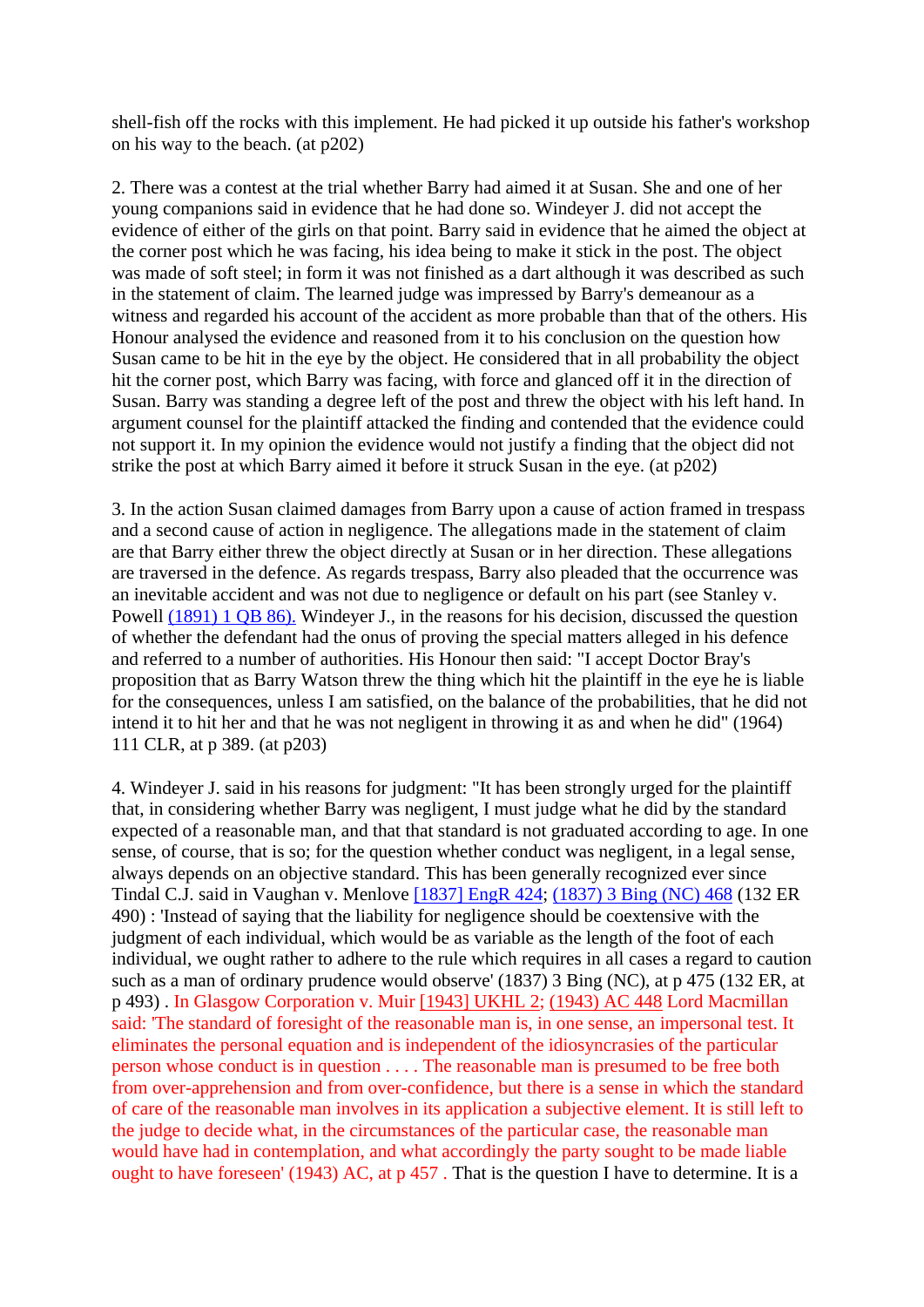question of fact, a jury question, not a question of law. I have not to determine it by regarding the facts of other cases, but by regarding all the circumstances of this case. I do not think that I am required to disregard altogether the fact that the defendant Barry Watson was at the time only twelve years old. In remembering that I am not considering 'the idiosyncrasies of the particular person'. Childhood is not an idiosyncrasy. It may be that an adult, knowing of the resistant qualities of hardwood and of the uncertainty that a spike, not properly balanced as a dart, will stick into wood when thrown, would foresee that it might fail to do so and perhaps go off at a tangent. A person who knew, or might reasonably be expected to know that might be held to be negligent if he were not more circumspect than was this infant defendant. But whatever the position would be if the facts were different, my conclusion on the facts of this case is that the injury to the plaintiff was not the result of a lack of foresight and appreciation of the risk that might reasonably have been expected, or of a want of reasonable care in aiming the dart. I find that Barry Watson was not negligent in the legal sense" (1964) 111 CLR, at pp 396, 397 . (at p204)

5. The appeal was argued on two main grounds: first that his Honour was in error in holding that the liability or degree of responsibility of the defendant Barry Watson or the standard of care to be exercised by him in any way differed from the liability degree of responsibility or standard of care which would have been proper had he been over the age of twenty-one years; and secondly that his Honour should have made a finding of negligence whether he applied the standard of the ordinary reasonable man or the standard (whatever it might be) appropriate to a twelve-year-old boy. (at p204)

6. I do not agree with either of those grounds. In my opinion the passage which I have quoted from his Honour's judgment does not contain any misdirection in law and I see no reason for interfering with his conclusion. The crucial question is whether his Honour erred in saying that he could not disregard the fact that the defendant Barry Watson was twelve years old at the time of the accident and in order to answer that question it is necessary to determine by what standard of care the infant defendant should be judged. It is a well-established principle that an infant may be held liable for torts which are not ex contractu, but there is a paucity of judicial authority on the standard of care applicable to young children. Perhaps this lack of authority is due to the fact that young children are rarely worth suing and plaintiffs usually rely on making parents and guardians liable for the wrongful acts of their children and charges as was attempted in another case heard with the present and which Windeyer J. dismissed. (at p204)

7. There is ample authority for the proposition that in cases dealing with alleged contributory negligence on the part of young children they are expected to exercise the degree of care one would expect, not of the average reasonable man, but of a child of the same age and experience. No Australian or English decision was cited relating to the standard to be applied where a young child is sued in negligence. The subject, however, is discussed in several textbooks and there seems to be a consensus that the age and experience of an infant should be taken into account when considering the reasonableness of his conduct. The learned author of Salmond on Torts, 13th ed. (1961), at pp. 77, 78 said: "it would seem that in order to make a child liable for negligence, it must be proved that he failed to show the amount of care reasonably to be expected from a child of that age. It is not enough that an adult would have been guilty of negligence had he acted in the same way in the same circumstances. This, indeed, seems never to have been decided, but it would seem implied in the decisions on the contributory negligence of children. In general the principle appears to be that a minor who is incapable of forming a culpable intention or of realizing the probable consequences of his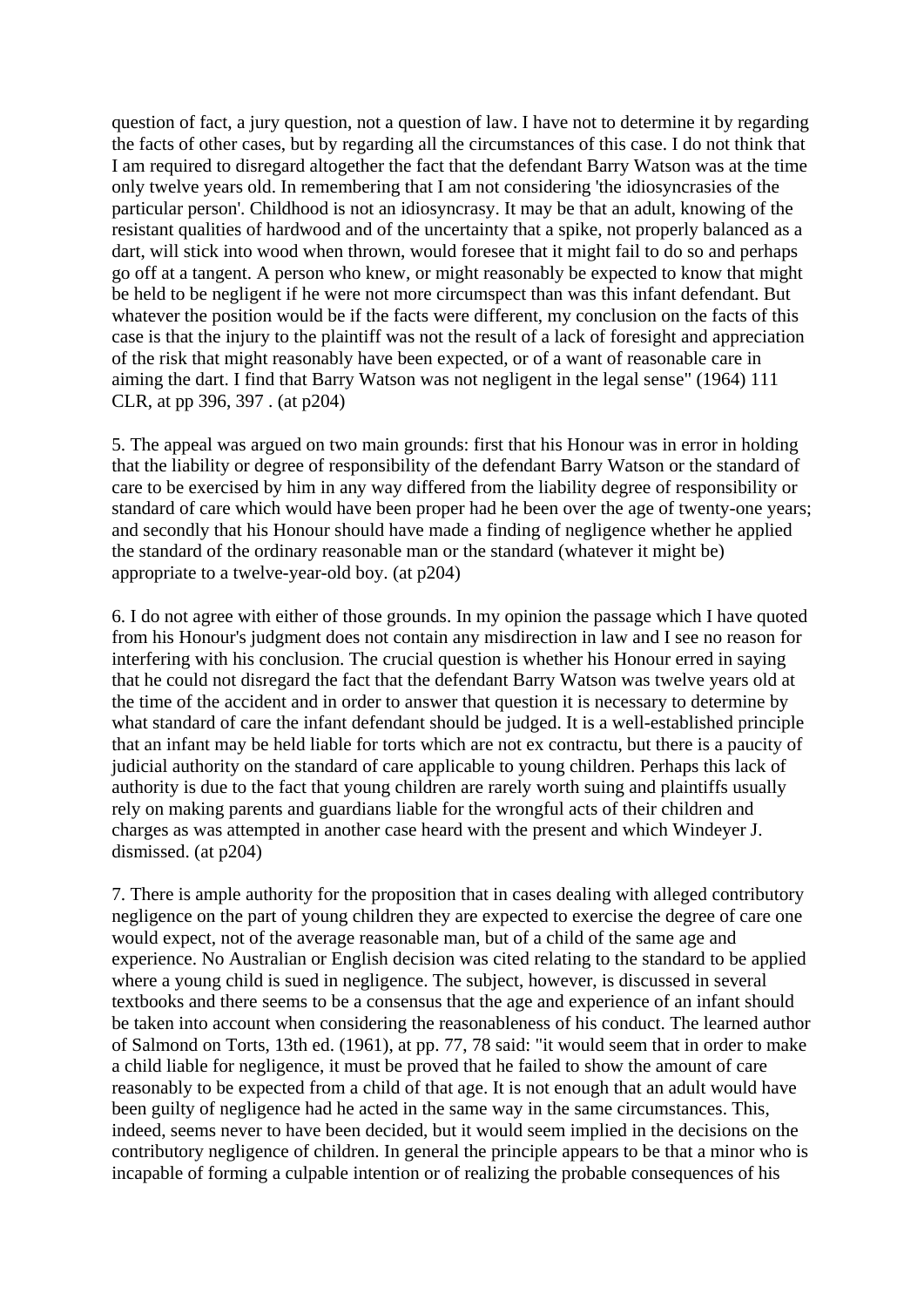conduct is relieved from liability in those cases in which fault is essential to liability, but that wherever a liability is imposed irrespective of fault he is fully liable as a normal adult". In Clerk & Lindsell on Torts, 12th ed. (1961), par. 157 it is stated: "by analogy with the cases concerning contributory negligence of young children it seems probable that the age of an infant defendant is relevant in torts involving negligence or malice. If the defendant is of tender years it will be a question of fact whether he is of such age that he ought to have foreseen the consequences of his act, and that malice or want of due care could reasonably be ascribed to him". Fleming, The Law of Torts, 3rd ed. (1965), pp. 117, 118 is to the same effect: "there is no doubt that a child, whether as plaintiff or defendant, is only expected to conform to the standard appropriate for children of the same age, intelligence and experience. If unable to understand the nature and likely consequences of his actions, negligence is not attributed to him at all ; but given perception of the risk, he must display the judgment and behaviour proper for a child with like attributes. Some safeguard to the public is afforded by the obligation of parents and school authorities to observe reasonable care in the supervision of children under their control. Moreover, a minor who engages in dangerous adult activities, such as driving a car or handling industrial equipment, must conform to the standard of the reasonably prudent adult ; his position being analogous to that of beginners who, as we have seen, are held to the objective standard". (at p206)

8. The decision of the Supreme Court of Canada in Walmsley v. Humenick (1954) 2 DLR 232 is frequently cited in this connexion. In that case the infant defendant, who was a child not quite five years of age shot an arrow which struck another child and resulted in the loss of that child's right eye. The plaintiff sued the infant defendant and his parents, although the plaintiff's counsel did not rely heavily on the allegation of negligence against the infant defendant. In the course of his reasons for judgment Clyne J. stated : "I think the circumstances coupled with the evidence of the children would be sufficient to justify a finding of negligence in an adult, or at least I am prepared to assume so for the sake of argument. The cases clearly demonstrate, however, that what may be lack of reasonable care in an adult cannot be considered to be so in the case of a child having regard to its capacity to understand and appreciate the nature of its actions. Speaking of a boy of four, Davis J. held in Hudson's Bay Co. v. Wyrzykowski (1938) 3 DLR 1, at p 5 ; (1938) SCR 278, at p 286 : 'The child on account of its age was incapable of negligence on its part.' In an earlier negligence case, Acadia Coal Co. v. McNeil (1927) 3 DLR 871, at p 876 ; (1927) SCR 497, at p 504 , Newcombe J. in delivering the unanimous judgment of the Court said : 'Children aged seven and nine years have by the common law the benefit of something in the nature of a presumption that they have not sufficient capacity to know that they are doing wrong.' . . . In the present case I have no hesitation in finding that the infant defendant had not reached that state of mental development where it could be said that he should be found legally responsible for his negligent acts. Putting it another way, it might be said that at his age he had not yet acquired that capacity to reason which would place him within the category of the 'reasonable man' as that term is used in the cases defining negligence. Because of the defendant child's lack of capacity, the plaintiff's cause of action against him based on negligence must fail" (1954) 2 DLR, at p 238 . (at p206)

9. His Honour accepted the view taken by Manson J. in Sheasgreen v. Morgan (1952) 1 DLR 48 that "mere age is not in itself the test but rather the capacity of the infant to understand" (1952) 1 DLR, at p 61 . It would appear, however, that his Honour decided the case on the incapacity of a child of this age to commit a tort rather than on the basis that the child exercised the degree of care one would expect of a child of his age. If this is so then the case is of little use in deciding the instant case. (at p207)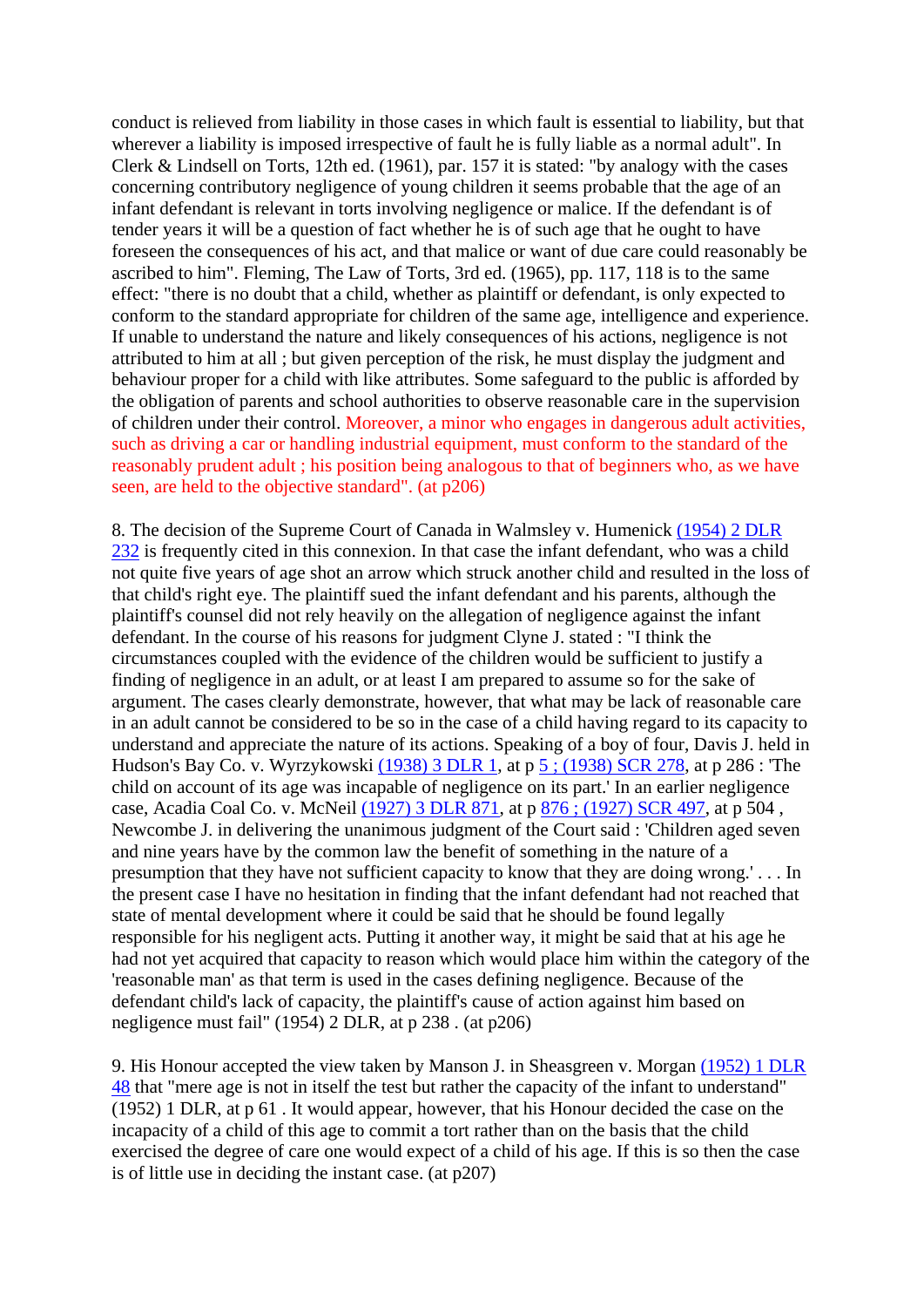10. In Joseph v. Swallow & Ariell Pty. Ltd. [1933] HCA 47; (1933) 49 CLR 578 Dixon J. (as he then was) commented on the passages to be found in Beven on Negligence, 4th ed. (1928), vol. 1, pp. 182, 183. His Honour said : "Mr. Beven himself appears to have taken the view that a child under seven years of age was not open to a charge of contributory negligence ; that a child so young could not be considered a responsible agent upon whom the ordinary duty of care rested. But, in deference to some Scottish cases, the editors of his work are disposed to abandon so definite a rule and to allow that a child is under a duty to exercise such a degree of care for his own and others' safety as might reasonably be expected from one of his age and capacity" (1933) 49 CLR, at p 585 . (at p207)

11. There is ample American authority in favour of applying a lower standard of care in cases involving the primary negligence of young children. The American Restatement of the Law of Tort, par. 283, divides infants into three categories for the purpose of discussing the standard of care applicable. The categories and the standards of care required are as follows : -

(a) Children who are so young as to be manifestly incapable

of exercising any of the qualities necessary to the perception of risk.

This group would comprise babies and children of very tender years and instead of formulating a standard of care for them it suffices to say that they are incapable of negligence. (b) Infants who, although they have not yet attained majority, are capable as adults of foreseeing the probable consequences of their actions. In view of the capabilities of this class the standard of care required of them is the same as that required of adults. (c) Children who come between the extremes indicated in the above categories and whose capacities are infinitely various. The standard of care required of these children is that which it is reasonable to expect of children of like age, intelligence and experience. (at p207)

12. In 27 Am. Jur., p. 814, the position is summarized as follows : "in cases of torts arising from negligence, although there is some authority to the contrary, there is authority to the effect that the age and capacity of the infant charged with the tortious negligence may become matters of importance. There is authority to the effect that a minor charged with actionable negligence is not to be held to the standard of care of an adult without regard to his nonage and want of experience. Reasonable care, having regard to the age and state of development of the individual, is required of minors as well as adults, and no different measure is to be applied to their primary than to their contributory faults. It has been stated that a child's care must be measured by its intelligence. It has also been stated that a child is required to exercise only that degree of care which the great mass of children of the same age ordinarily exercise under the same circumstances, taking into account the experience, capacity, and understanding of the child. A minor whose negligence is in question is, in the absence of evidence to the contrary, universally considered to be lacking in judgment". Prosser on Torts, 2nd ed. (1955), p. 128 contains a similar statement. The author considers that the standard of care applicable to children must necessarily be a subjective one although it is not entirely subjective and "if the conclusion is that the conduct of the child was unreasonable in view of his estimated capacity, he may still be found negligent, even as a matter of law". (at p208)

13. The learned authors of Harper and James, The Law of Torts, refer to the problem in vol. 2 at pp. 926, 927. They point out that the commentators and Courts are divided on the question.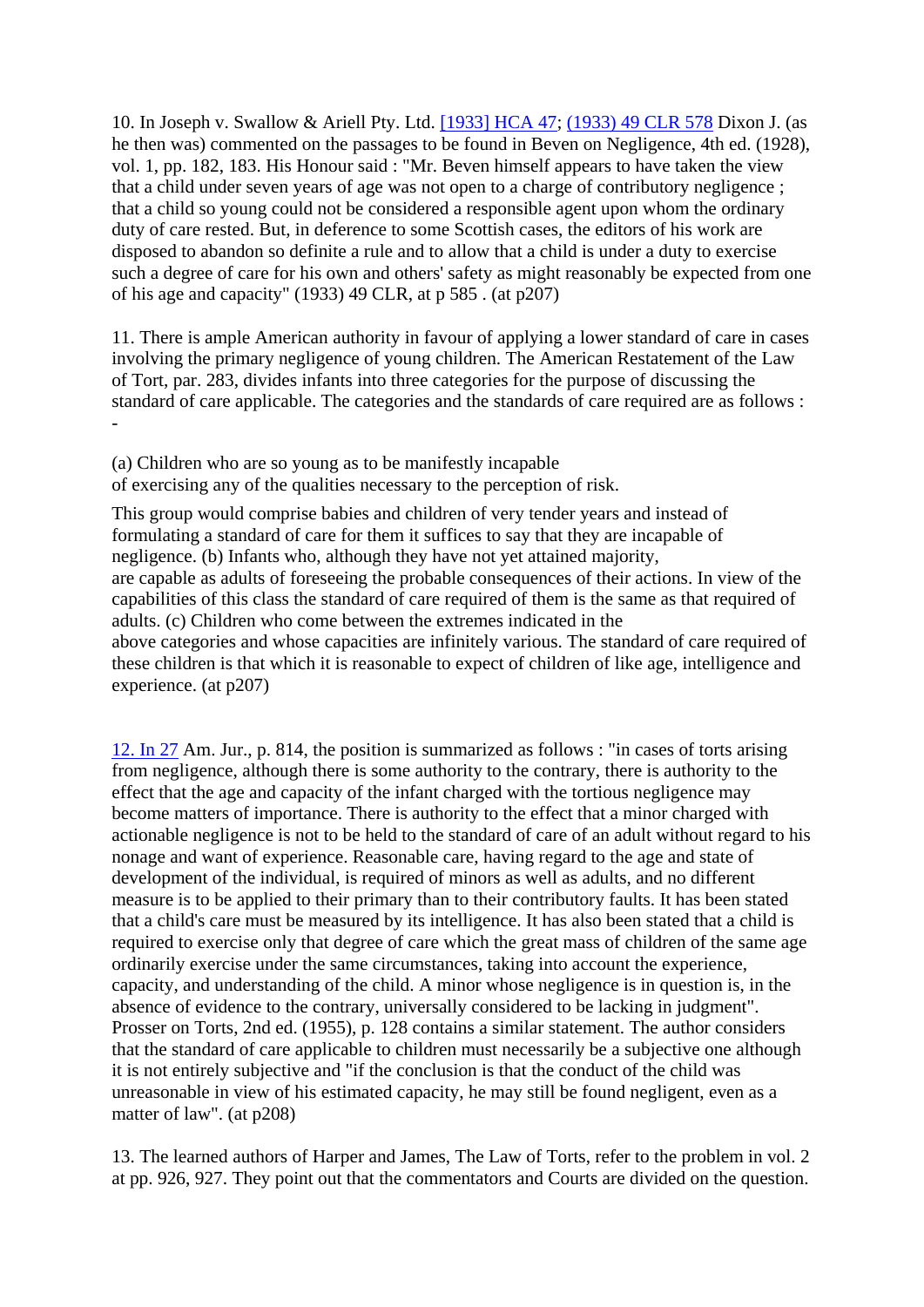They conclude, however : "courts should and probably will (for the most part) hold the child defendant who is engaging in dangerous adult activities (such as driving a car) to the standard of the reasonably prudent adult. It is less important and more doubtful what rule will emerge as to injuries caused by children at play". (at p208)

14. I shall refer to two American cases. In the case of Charbonneau v. MacRury (1931) 73 Am LR 1266 the administrator of a minor's estate commenced an action to recover damages for injuries resulting in death which were allegedly caused by the negligence of the defendant who was also a minor. The defendant was licensed to drive a motor vehicle under a statute which provided for the issue of a licence after proof that the applicant was a proper person to receive it and forbade the issue of a licence to any person under sixteen years of age. It was argued on behalf of the plaintiff that this fact conclusively established that the defendant's capacity to exercise care was the same as that of an adult. This argument was rejected and judgment entered for the minor defendant. The plaintiff conceded that the infancy of a person is of material importance in determining whether he has been guilty of contributory negligence but contended that a minor charged with actionable negligence is to be held to the standard of care of an adult without regard to his nonage and want of experience. Snow J. who delivered the judgment of the Court stated that, in the case where a minor's contributory negligence had been in issue, the conclusion of the Court that his infancy was a factor to be considered had been expressed in terms which applied to his primary as well as to his contributory fault. His Honour concluded : "There is nothing in the language of these cases which suggests any distinction between the care required of an infant in his own protection and that exacted of him in his conduct towards others. On the contrary, it tends to refute such a distinction" (1931) 73 Am LR, at p 1272 . The Court held that "the law recognizes that indulgence must be shown the minor in appraising the character of his conduct. This is accomplished however through no arbitrary exception to the general rule of reasonable care under all the circumstances. As we have said this is always the test. But what is reasonable when the actor is a minor? Manifestly the adult test of the standard man cannot be applied in disregard of the actor's youth and inexperience. Either a new standard denoting the average person of the minor's age and development must be taken as the yardstick, or else allowance must be made for the minor's stage of development as one of the circumstances incident to the application of the general rule of reasonable care. As a practical matter it is not important which course is pursued. This court, however, is inclined to approve the latter both as supporting the theory that reasonable care under all the circumstances is a universal rule, and in the interest of simplicity of applying the law to the facts" (1931) 73 Am LR, at p 1274 . (at p209)

15. In Hoyt v. Rosenberg (1947) 173 Am LR 883 a boy of twelve years was playing a game of "kick the can" and the plaintiff was one of the participants. In the course of the game the boy kicked the can so that it struck the girl in the face and resulted in her losing the use of an eye. Barnard P.J., who delivered the judgment of the Court, stated : "There is no dispute as to the general rules of law here applicable. While a minor, like an adult, is required to exercise ordinary care he is only required to exercise that degree or amount of care that is ordinarily exercised by one of like age, experience and development" (1947) 173 Am LR, at p 886 . The Court referred to the "established rule that a minor is expected to use, not the quantum of care expected of an adult, but only that degree or amount of care which is ordinarily used by children of the same age under similar circumstances. In deciding whether, in such a case, there has been a failure to use ordinary care to avoid injury to other children, the test is, and must be, not what an adult would have there done or what the results indicate should have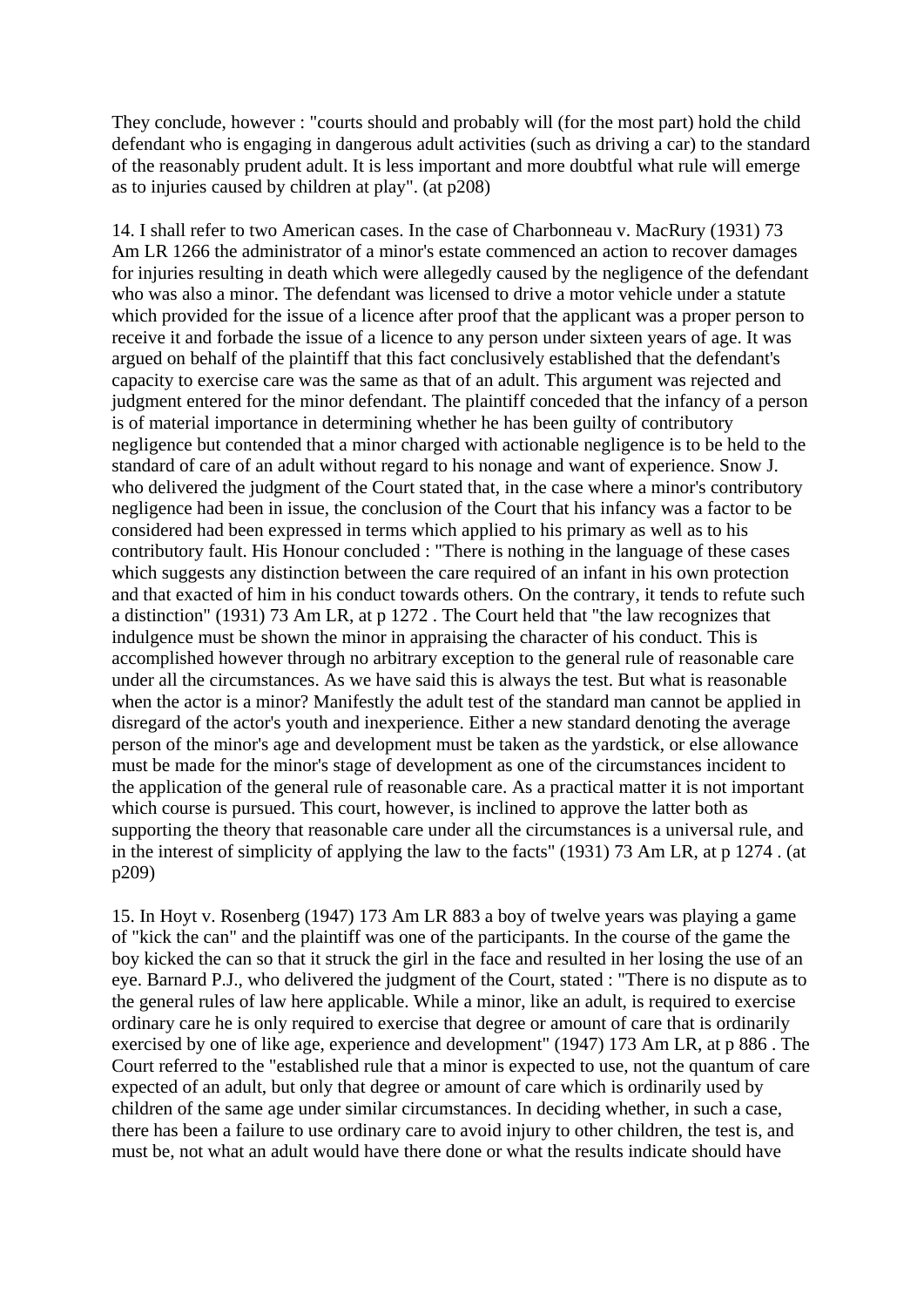been done, but what an ordinary child in that situation would have done" (1947) 173 Am LR, at pp 888, 889 . (at p210)

16. In the present case we are concerned with a boy of the age of twelve years and two months. He was not, of course, a child of tender years. On the other hand, he was not grown up and, according to the evidence, he played as a child. I think it was right for the learned trial judge to refer to him in common with Susan and the other playmates as young children. It cannot be laid down as an absolute proposition that a boy of twelve years of age can never be liable in negligence ; nor that he would always be liable in the same manner as an adult in the case of that tort. The defendant's conduct in relation to this object which he threw, a useless piece of scrap metal, is symbolic of the tastes and simplicity of boyhood. He kept the object in his pocket after using it earlier in the day to scrape marine life off the rocks at the beach ; after that he carried it around with him for the rest of the day until the accident happened. It was the type of thing that a wise parent would take from a boy if he thought the boy would play with it as a dart in the company of other children. The defendant on his way from the beach took the object from his pocket to show Susan and her companions, whom he met playing in a paddock, what he was doing at the beach - apparently he was proud of how he had transformed the piece of scrap metal by rubbing it on the rocks. The game of chasings having ended, the wooden corner post was an allurement or temptation to him to play with the object as a dart. If it had stuck into the post at the first throw, doubtless, he would not have been content with one throw. The evidence does not suggest that the defendant was other than a normal twelve-year-old-boy. His Honour considered that the defendant, being a boy of twelve years, did not have enough maturity of mind to foresee that the dart might glance off the post in the direction of Susan if he did not make it hit the post squarely, and that there was a possibility that he might not succeed in doing so. It seems to me that the present case comes down to a fine point, namely whether it was right for the trial judge to take into account Barry's age in considering whether he did foresee or ought to have foreseen that the so-called dart might not stick in the post but be deflected from it towards Susan who was in the area of danger in the event of such an occurrence. I think that there is no ground for disagreeing with the conclusion of Windeyer J. on this question. The correctness of this decision depends upon the special circumstances of the case and it does not lay down any general principle that a young boy who cannot be classified as a grown-up person cannot be guilty of negligence in any circumstances. (at p211)

17. I would dismiss the appeal. (at p211)

**KITTO J.** The appellant, a girl of nine, was hit in the eye by a piece of steel welding rod, about six inches in length and a quarter of an inch in diameter, which had been sharpened at the end that struck her. According to findings which are not challenged, the spike, as it has been called, was thrown by the respondent, a boy of twelve, with the intention of endeavouring to make it stick into a hardwood post at a point at which he aimed, but it glanced off the post and struck the appellant. The respondent, it has been found, had no intention of either hitting the appellant or frightening her. The question whether he is liable in damages for the injury which the appellant sustained depends upon whether by throwing the spike as he did he committed a breach of a duty of care which he owed her. (at p211)

2. The respondent was standing a foot or two from the post, and the appellant was at most four or five feet from him and to his left. He knew that the spike was sharp, and therefore that it might injure anyone whom its sharpened end should strike. If he had been an adult the question to be decided would have been whether an ordinary person in his situation,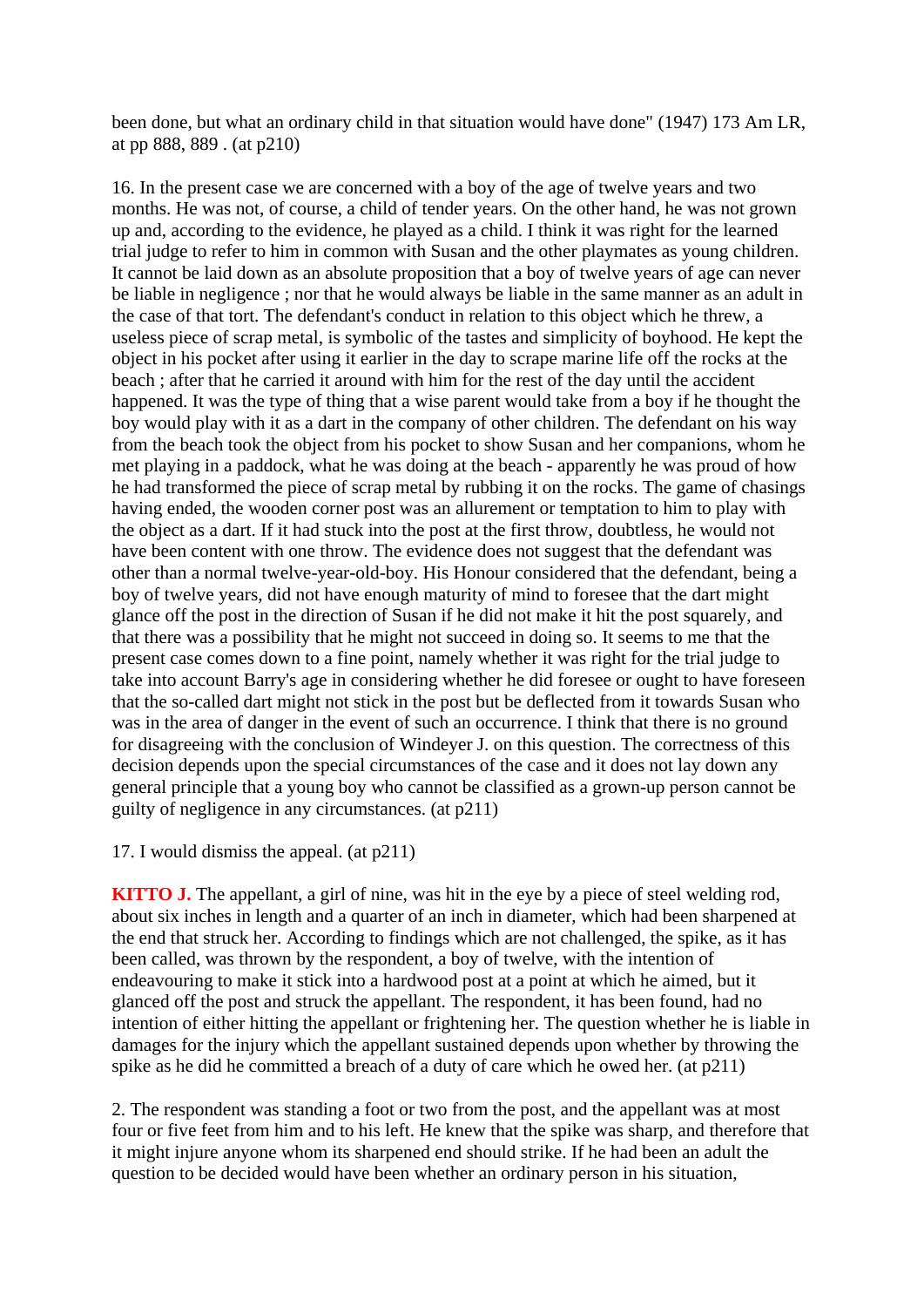exercising reasonable foresight, would have realized that if he should throw the spike at the point on the post at which in fact he aimed there was such a likelihood of its glancing off the post and hitting the appellant that in ordinary prudence he ought not to throw it as he did. The learned trial judge did not express a concluded opinion as to the answer he would have given to this question. Saying that he did not think he was required to disregard altogether the fact that the respondent was at the time only twelve years old, his Honour reached the conclusion that the injury to the appellant "was not the result of a lack of foresight and appreciation of the risk that might reasonably have been expected, or of a want of reasonable care in aiming the dart" (1964) 111 CLR, at p 397 . I take this to mean that the test to be applied in determining whether the appellant's injury resulted from a breach of a duty owed to her by the respondent should be stated not in terms of the reasonable foresight and prudence of an ordinary person, but in terms of the reasonable foresight and prudence of an ordinary boy of twelve; and that the respondent should succeed because an ordinary boy of twelve would not have appreciated that any risk to the appellant was involved in what he did. (at p211)

3. The appellant invites us to hold that this was wrong both in law and in fact. The principal argument submitted on her behalf was directed to the question of law. It was that the common law prescribes a minimum standard of care to be observed by everyone for the safety of all who may be injured by non-observance of it, and that that is the standard of care reasonably to be expected of a man of reasonable foresight and prudence in the circumstances. Thus it is contended that in relation to every set of circumstances and every person, child as well as adult, the test of actionable negligence is accurately stated, not only in substance but literally, in Baron Alderson's well-known formulation in Blyth v. Birmingham Waterworks Co. [1856] EngR 223[1856] EngR 223; ; (1856) 11 Ex 781 (156 ER 1047) : "Negligence is the omission to do something which a reasonable man, guided upon those considerations which ordinarily regulate the conduct of human affairs, would do, or doing something which a prudent and reasonable man would not do" (1856) 11 Ex, at p 784 (156 ER, at p 1049) . (at p212)

4. It is necessary to go back beyond Baron Alderson's time, for he was stating in concrete terms, for application in the general run of cases, the conception of reasonableness of conduct in reference to which liability for negligence had come to be based; and the question whether his statement is literally applicable in the case of a child (even substituting "person" for "man", in accordance with the tenor of the judgment) is a question as to the true theory of liability in negligence rather than one of verbal interpretation. It has been by many considered, though Diplock J. (as he then was) suggested doubt about it in Fowler v. Lanning (1959) 1 QB 426, at p 433 , that in mediaeval England liability for causing harm to another was absolute, provided only that the case fell within one of the established forms of action. Holdsworth gives an illustration from the Year Books (35 Hy. VI), where counsel was appealed to not to go on with a case against a child because he could not have known what he was doing, "so that there could hardly be said to be an act in this case"; and he adds that it seems to have been admitted that if the child pleaded and was found guilty the judge would have no discretion: History of English Law, vol. iii, p. 376 (n). Bacon, in a passage in his Maxims which is quoted by Holdsworth, op. cit. vol. iii, pp. 376, 377, wrote, "so if an infant within" (meaning, no doubt, under) "years of discretion, or a madman, . . . put out a man's eye, or do him like corporal hurt, he shall be punished in trespass." And even as late as the 17th century, it was considered that infancy, dementia, chance, ignorance, civil subjection, compulsion, necessity, fear, did not ordinarily excuse a person from civil liability for damages for injury caused, because, as was said, "such a recompense is not by way of penalty, but a satisfaction for damage done to the party": Hale's Pleas of the Crown, 1800 ed., vol. i, p. 15. (at p213)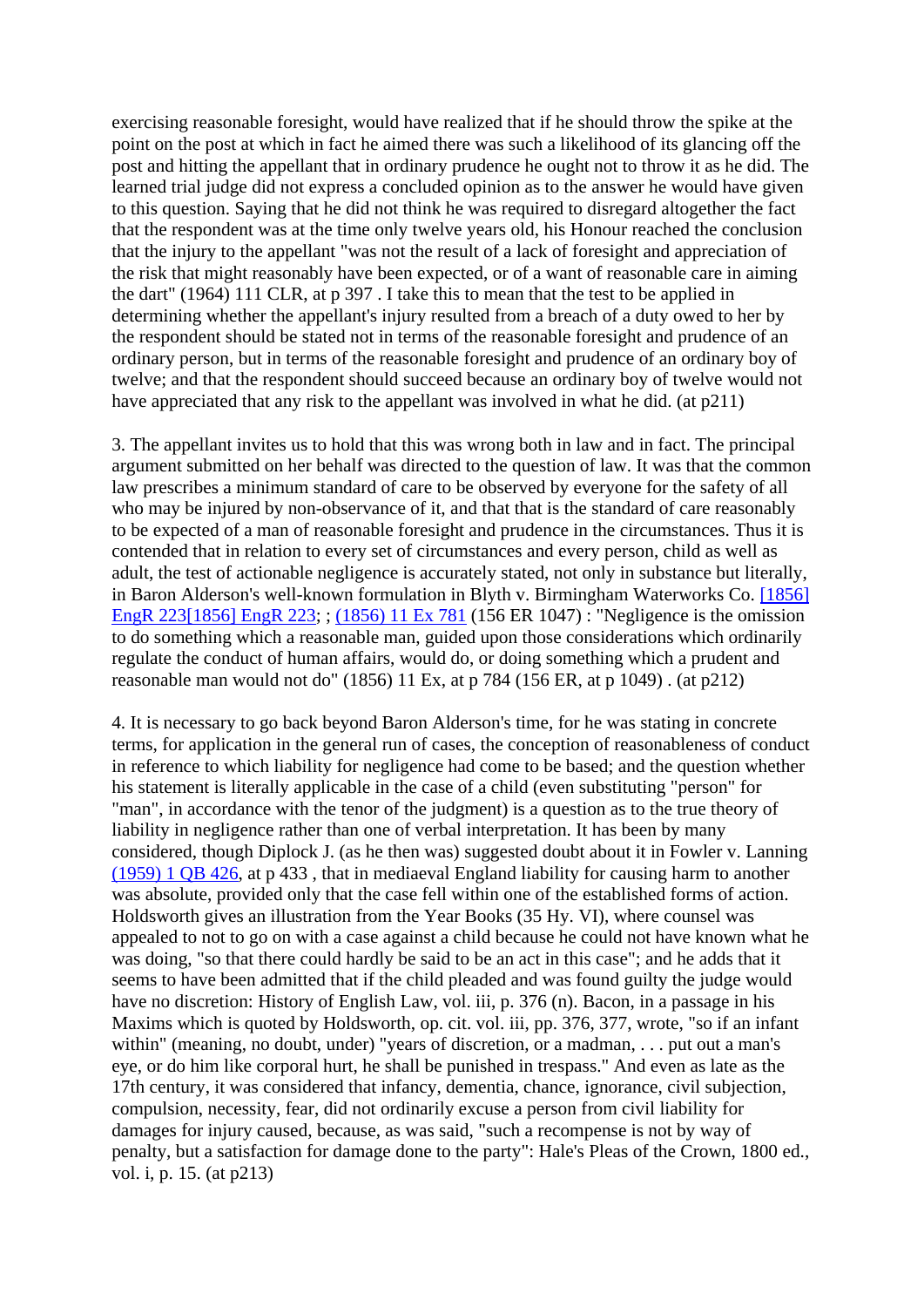5. Partly, no doubt, as a development of the idea always recognized that this strict liability should extend only to immediate and not to remote consequences of the act, the law came in time to limit it to acts involving a shortcoming on the part of the defendant: Holdsworth, op. cit. vol. iii, p. 379. Act of God and inevitable necessity thus came to be admitted as excuses; and, those steps having been taken, liability not unnaturally became further restricted so as not to attach to acts which, though causes of harm, were inherently proper and were for that reason to be considered not so proximate as to entail liability: Holdsworth, op. cit. vol. viii, pp. 455 et seq. But propriety, in the relevant sense, has never been a matter of a morally blameless state of mind: see Pollock's excursus on negligence in The Law of Torts, 15th ed. (1951), p. 336, and the observations of Lord Denning as to unsoundness of mind in White v. White (1950) P 39, at p 58. In so far as "proper" is an apt word to use in this connexion it connotes nothing but conformity with an objective standard of care, namely the care reasonably to be expected in the like circumstances from the normal person exercising reasonable foresight and consideration for the safety of others. Thus a defendant does not escape liability by proving that he is abnormal in some respect which reduces his capacity for foresight or prudence. (at p213)

6. The principle is of course applicable to a child. The standard of care being objective, it is no answer for him, any more than it is for an adult, to say that the harm he caused was due to his being abnormally slow-witted, quick-tempered, absent-minded or inexperienced. But it does not follow that he cannot rely in his defence upon a limitation upon the capacity for foresight or prudence, not as being personal to himself, but as being characteristic of humanity at his stage of development and in that sense normal. By doing so he appeals to a standard of ordinariness, to an objective and not a subjective standard. In regard to the things which pertain to foresight and prudence - experience, understanding of causes and effects, balance of judgment, thoughtfulness - it is absurd, indeed it is a misuse of language, to speak of normality in relation to persons of all ages taken together. In those things normality is, for children, something different from what normality is for adults; the very concept of normality is a concept of rising levels until "years of discretion" are attained. The law does not arbitrarily fix upon any particular age for this purpose, and tribunals of fact may well give effect to different views as to the age at which normal adult foresight and prudence are reasonably to be expected in relation to particular sets of circumstances. But up to that stage the normal capacity to exercise those two qualities necessarily means the capacity which is normal for a child of the relevant age; and it seems to me that it would be contrary to the fundamental principle that a person is liable for harm that he causes by falling short of an objective criterion of "propriety" in his conduct - propriety, that is to say, as determined by a comparison with the standard of care reasonably to be expected in the circumstances from the normal person - to hold that where a child's liability is in question the normal person to be considered is someone other than a child of corresponding age. (at p214)

7. Assistance on the subject is not to be found in the shape of specific decision in England or in this country, and judicial opinions in the United States and Canada have varied both in result and in reasoning. It seems to me, however, that strong support for the view I have indicated is provided by decisions on the cognate subject of contributory negligence. It is true that contributory negligence is not a breach of legal duty ; it is only a failure to take reasonable care for one's own safety. But I must respectfully disagree with those who think that the deficiences of foresight and prudence that are normal during childhood are irrelevant in determining what care it is reasonable for a child to take for the safety of others though relevant in determining what care it is reasonable for a child to take for himself. The standard is objective in contributory negligence no less than in negligence, in the sense that an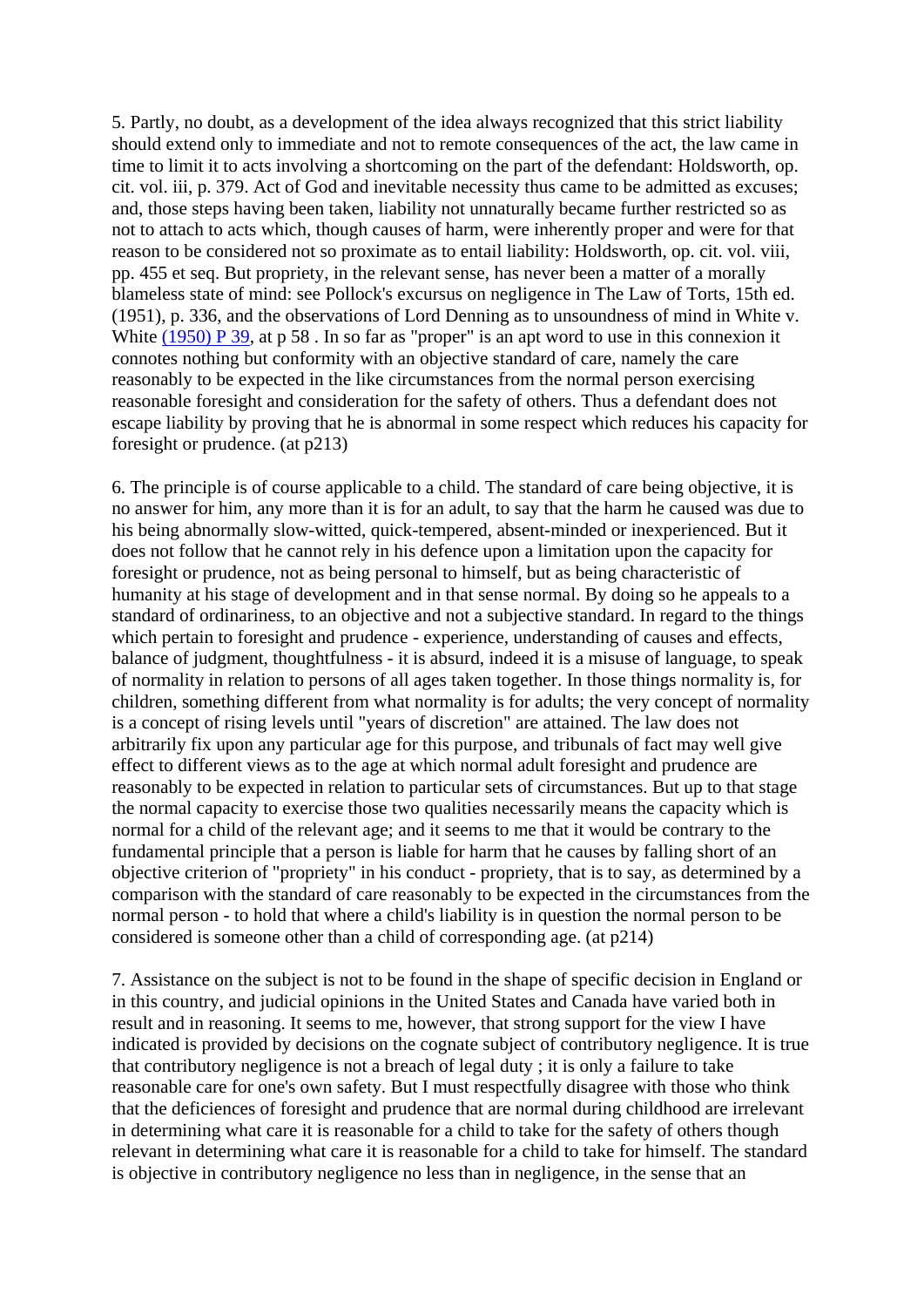ordinary capacity for care is postulated, and is notionally applied to the circumstances of the case in order to determine what a reasonable person would have done or refrained from doing, regardless of the actual capacity for foresight or prudence possessed by the individual plaintiff or defendant. The competition as to efficiency of causation is between "a breach of duty by the defendant and the omission on the part of the plaintiff to use the ordinary care for the protection of himself or his property that is used by the ordinary reasonable man in those circumstances" : per Lord Atkin in Caswell v. Powell Duffryn Associated Collieries Ltd. (1940) AC 152, at p 164 . See also the quotations which Lord Wright repeated with approval in the same case (1940) AC, at pp 174, 175 . (It would seem that Jordan C.J. took a somewhat different view in Cotton v. Commissioner for Road Transport and Tramways (1942) 43 SR (NSW) 66, at pp 69, 70 , for he expressed himself in terms of the capacity of the individual to take care. In so far as his Honour's observations suggest a subjective standard for contributory negligence they ought not, I think, to be accepted.) (at p215)

8. It seems never to have been doubted in any reported case from Lynch v. Nurdin [1841] EngR 52; (1841) 1 QB 29 (113 ER 1041) onwards, that contributory negligence on the part of a child consists in a failure to exercise the care reasonably to be expected of an ordinary child of the same age. See also Harrold v. Watney (1898) 2 QB 320 ; Yachuk v. Oliver Blais Co. Ltd. (1949) AC 386, at p 395 . Baron Parke made an interesting remark in Lygo v. Newbold [1854] EngR 86; (1854) 9 Ex 302, at p 305 [1854] EngR 86[1854] EngR 86; ; (156 ER 129, at p 130) , to which Davidson J. referred in Cotton v. Commissioner for Road Transport (1942) 43 SR (NSW), at p 77 . He said that the decision in Lynch v. Nurdin [1841] EngR 52; (1841) 1 QB 29 (113 ER 1041) "proceeded wholly upon the ground that the plaintiff had taken as much care as could be expected from a child of tender years" - in short, that the plaintiff was blameless, and consequently that the act of the plaintiff did not affect the question. In these words, as it seems to me, the whole matter is summed up : the standard of care is objective ; it is the standard to be expected of a child, meaning any ordinary child, of comparable age - the child there was sufficiently described as of tender years - not that which is to be expected of an adult ; and the child's blamelessness, by the standard so determined, is treated as saving his conduct from being regarded as such a cause of his injury as to affect the question of the defendant's liability. (at p215)

9. I am therefore of opinion that the learned trial judge did not misdirect himself on the question of law. There remains the question of fact : did the respondent, in throwing the spike as he did though aware of the proximity of the appellant, do anything which a reasonable boy of his age would not have done in the circumstances - a boy, that is to say, who possessed and exercised such degree of foresight and prudence as is ordinarily to be expected of a boy of twelve, holding in his hand a sharpened spike and seeing the post of a tree-guard before him? On the findings which must be accepted, what the respondent did was the unpremeditated, impulsive act of a boy not yet of an age to have an adult's realization of the danger of edged tools or an adult's wariness in the handling of them. It is, I think, a matter for judicial notice that the ordinary boy of twelve suffers from a feeling that a piece of wood and a sharp instrument have a special affinity. To expect a boy of that age to consider before throwing the spike whether the timber was hard or soft, to weight the chances of being able to make the spike stick in the post, and to foresee that it might glance off and hit the girl, would be, I think, to expect a degree of sense and circumspection which nature ordinarily withholds till life has become less rosy. (at p216)

10. Sympathy with the injured girl is inevitable. One might almost wish that mediaeval thinking had led to a modern rule of absolute liability for harm caused. But it has not ; and, in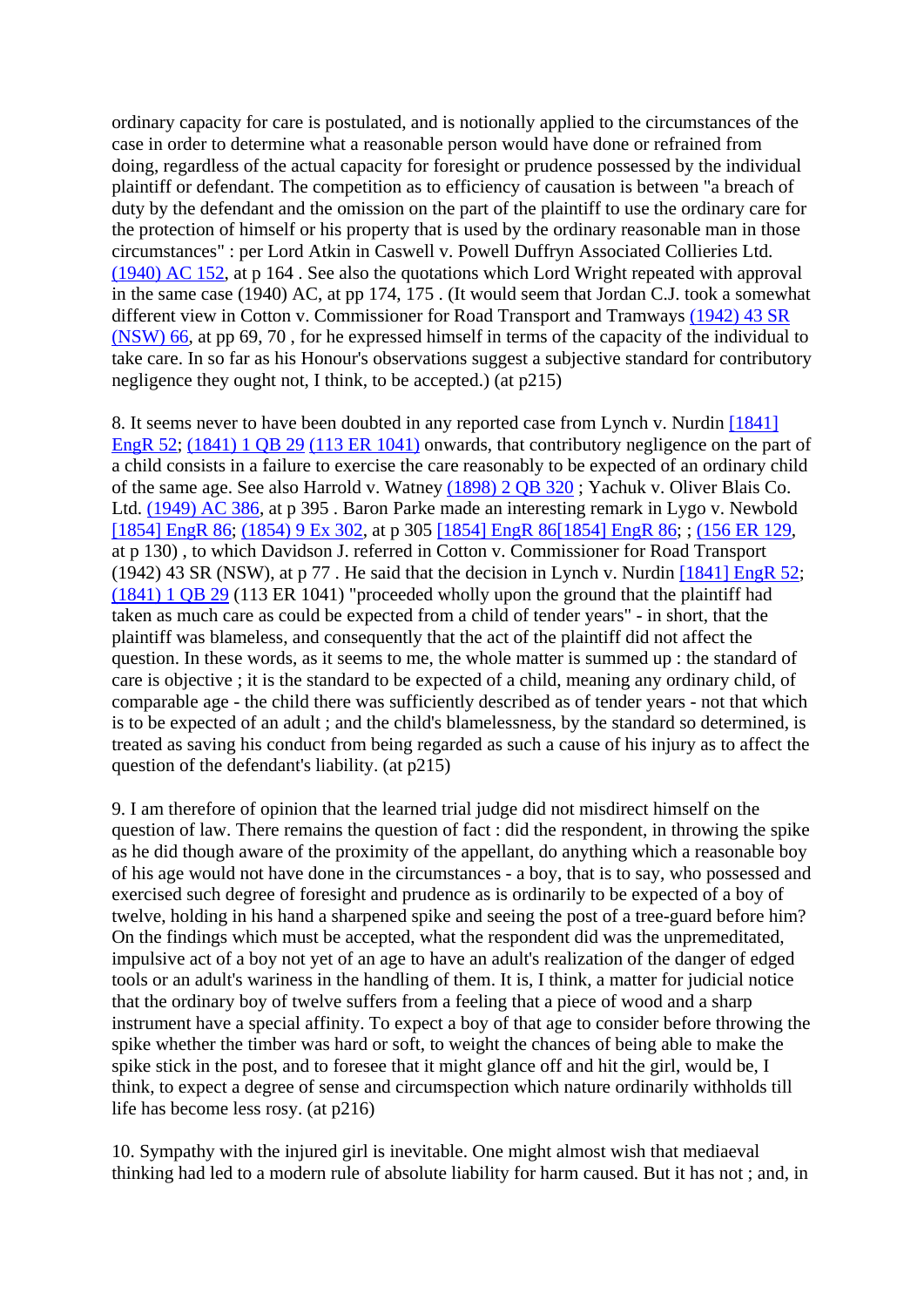the absence of relevant statutory provision, children, like everyone else, must accept as they go about in society the risks from which ordinary care on the part of others will not suffice to save them. One such risk is that boys of twelve may behave as boys of twelve ; and that, sometimes, is a risk indeed. (at p216)

11. In my opinion the appeal should be dismissed. (at p216)

**MENZIES J.** The appellant, by her next friend, sued the respondent, by his guardian ad litem, for damages for assault and trespass. Her action failed because the learned trial judge found as follows : - . . . my conclusion on the facts of this case is that the injury to the plaintiff was not the result of a lack of foresight and appreciation of the risk that might reasonably have been expected, or of a want of reasonable care in aiming the dart. I find that Barry Watson was not negligent in the legal sense. I therefore dismiss the case against him" (1964) 111 CLR, at p 397 . His Honour so found after casting the onus of disproving negligence upon the defendant in accordance with the decision in Blacker v. Waters (1928) 28 SR (NSW) 406 ; 45 WN 111 and the authorities there cited. This decision upon the onus of proof has already excited comment - see (1965) 39 ALJ 97 - but in the event his Honour's ultimate conclusions did not rest upon this decision. (at p216)

2. It was conceded upon this appeal that there was no intentional assault or trespass and that therefore the respondent was entitled to the judgment in his favour if it was a correct finding that there was no negligence on his part : Stanley v. Powell (1891) 1 QB 86 ; Fowler v. Lanning (1959) 1 QB 426 . (at p216)

3. In Degg v. Midland Railway Co. [1857] EngR 289; (1857) 1 H & N 773 (156 ER 1413) Bramwell B. said : - "There is no absolute or intrinsic negligence ; it is always relative to some circumstance of time, place or person . . . It seems to us there can be no action except in respect of a duty infringed . . ." (1857) 1 H & N, at pp 781, 782 (156 ER, at p 1416) . In Thomas v. Quartermaine (1887) 18 QBD 685 Bowen L.J. said : - " . . . the ideas of negligence and duty are strictly correlative, and there is no such thing as negligence in the abstract; negligence is simply neglect of some care which we are bound by law to exercise towards somebody" (1887) 18 QBD, at p 694 . Accordingly, it was well said in 1903 that: "For as an act of negligence implies a breach of some duty, the nature and extent of that duty must first be ascertained before it can be decided as a fact whether there has been any breach of it; and it would seem to follow that an act of negligence cannot be greater or less than is involved in the breach of the particular duty. Once you have ascertained the nature of the duty imposed, you can determine as a matter of fact whether it has been discharged or neglected. You cannot do so before you have ascertained what that duty is; and it does not assist you in ascertaining it to classify the degree of negligence": Sington - The Law of Negligence. (at p217)

4. The first inquiry must therefore be - what duty of care was owed by the respondent, a boy of twelve, to the appellant, a girl of ten, upon the occasion when he threw a three-inch piece of welding rod, which had been brought to a blunt point at one end, into her eye causing her the loss of the sight of that eye? (at p217)

5. The finding of the learned trial judge, which I have quoted, was based upon a view that the duty of care which the respondent owed to the appellant was less demanding than would have been the duty owed to the girl by a man in the position of the respondent. This, I think, appears expressly from that part of the judgment in which his Honour said: "It may be that an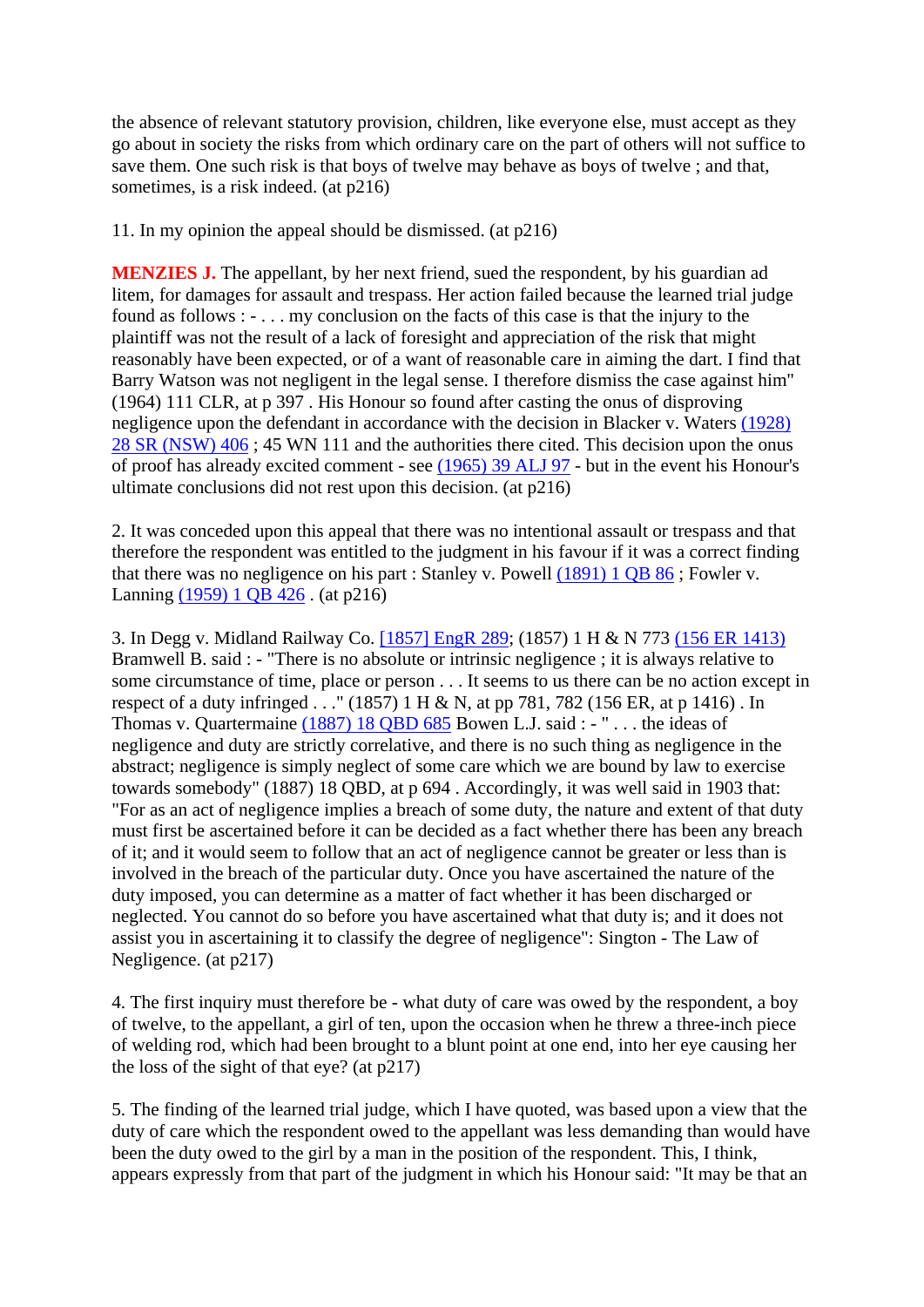adult, knowing of the resistant qualities of hardwood and of the uncertainty that a spike, not properly balanced as a dart, will stick into wood when thrown, would foresee that it might fail to do so and perhaps go off at a tangent. A person who knew, or might reasonably be expected to know that might be held to be negligent if he were not more circumspect than was this infant defendant" (1964) 111 CLR, at p 397 . But whether or not I am right in this construction of what his Honour said, I have no doubt whatever that he would not have absolved the respondent from negligence had the respondent been a man. What the respondent did was to throw with force a piece of metal like a blunt, headless nail in the general direction of the appellant. When he did so, the respondent and the appellant were close to, but on opposite sides of, a tree guard about three feet square and four feet high protecting a small tree. It consisted of four posts joined at the top but otherwise open at the sides except for a height of a couple of feet from the ground. The respondent threw his missile ahead of him to drive it into one of the four posts of the guard. It hit the appellant in the eye. The weight of the oral evidence was that the missile did not hit the post. His Honour's finding was that it probably hit the post and bounced off. Thus, his Honour said: - "I accept the defendant's statement that he threw the missile at the post expecting it to stick in it. It does not put any strain on one's memory of boyhood to see this as a boyish impulse. It either missed the post or hit it and glanced off and hit the plaintiff. The latter seems to me far the more likely. Admittedly the plaintiff was not far away. Nevertheless to hit her when trying to hit the post would mean a very bad aim on the part of the defendant, who was standing close up to the post. But that a metal rod, sharpened at the end but not balanced as a true dart, might not stick into a hardwood post at which it was thrown is by no means improbable. If thrown with any force it might on hitting it be deflected and go off at an angle. I think that most probably that is what happened in this case" (1964) 111 CLR, at p 396 . His Honour then posed for himself this question: "Did that happening, unintended and unexpected by Barry Watson, occur without any lack of due care on his part?" (1964) 111 CLR, at p 396 . (at p218)

6. If a man had acted as his Honour found the boy acted here, there could have been no question of his negligence whether or not the missile hit the post. The respondent therefore escaped liability because, being but a boy of twelve, it was found that he "was not negligent in the legal sense" (1964) 111 CLR, at p 397 in doing what was, of course, a very foolish act. (at p218)

7. There is some authority of a persuasive kind in favour of the view that the duty of care towards others which the law imposes upon a child is different from that which it imposes upon an adult. Thus, in the American Law Institute's Restatement of the Law of Torts, vol. 2, par. 283, it is stated: "Unless the actor is a child or an insane person, the standard of conduct to which he must conform to avoid being negligent is that of a reasonable man under like circumstances". The exception here stated is further elaborated as follows: - "A child of tender years is not required to conform to the standard of behaviour which it is reasonable to expect of an adult, but his conduct is to be judged by the standard of behaviour to be expected from a child of like age, intelligence and experience. A child may be so young as to be manifestly incapable of exercising any of those qualities of attention, intelligence and judgment which are necessary to enable him to perceive a risk and to realize its unreasonable character. On the other hand, it is obvious that a child who has not yet attained his majority may be as capable as an adult of exercising the qualities necessary to the perception of a risk and the realization of its unreasonable character. Between these two extremes there are children whose capacities are infinitely various. The standard of conduct required by such a child is that which it is reasonable to expect of children of like age, intelligence and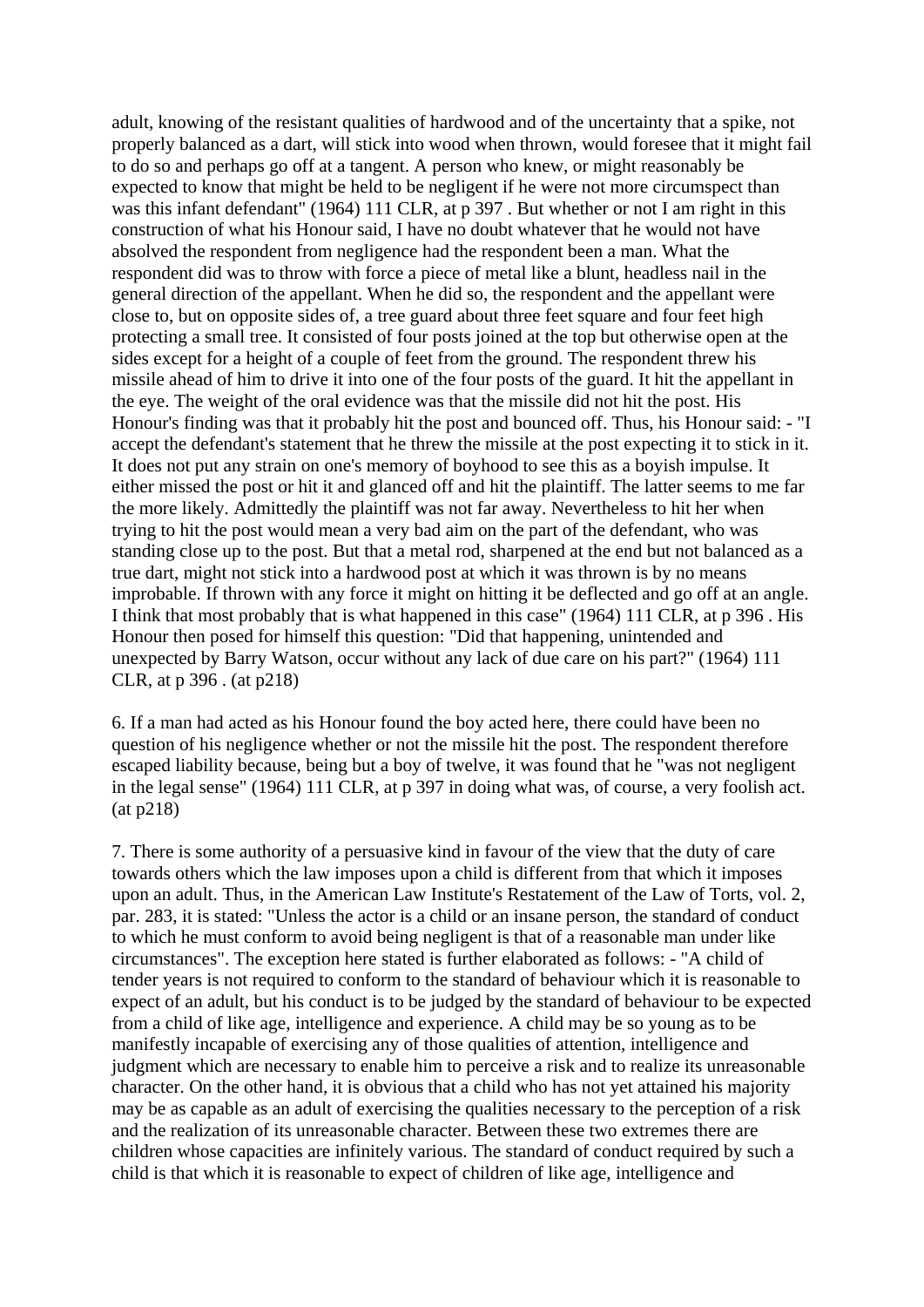experience. In so far as concerns the child's capacity to realize the existence of a risk, the individual qualities of the child are taken into account. If the child is of sufficient age, intelligence and experience to realize the harmful potentialities of a given situation, he is required to exercise such prudence in caring for himself and such consideration for the safety of others as is common to children of like age, intelligence and experience". This is hardly the statement of an objective standard, and perhaps it ought to be read as if the norm is what is to be expected of a reasonably prudent child of like age, intelligence and experience. Even so understood, however, the acceptance of such a standard would require, in each case where there is an allegation that a child's negligence has caused damage to another, a determination of the age, intelligence and experience of the defendant himself as a prerequisite to ascertaining the duty of care to which he is subject by law. Furthermore, if a child's conduct is to be judged by a child's standards, presumably there should also be special standards of care applicable to other classes of persons having less capacity than the ordinary reasonably prudent man - e.g. the mentally defective or the senile. Outside the United States, the only decisions that have been found which give support to the proposition that a child is only liable for acts or omissions causing harm to others if such acts or omissions depart from the standards of the ordinary reasonably prudent child of the same age, intelligence and experience, are the Canadian cases of Walmsley v. Humenick (1954) 2 DLR 232 and Hatfield v. Pearson (1956) 1 DLR (2d) 745 . In the former case, Clyne J. said: - "The statement of claim contains an allegation of negligence against the infant defendant to the effect that in discharging the arrow into the right eye of the defendant he was acting without reasonable care. Counsel for the plaintiffs did not press the point very strongly having in mind no doubt the several cases decided recently on the subject of the negligence of infants, but nevertheless the point was left in such a way that I must deal with it" (1954) 2 DLR, at p 237 . After consideration of the evidence, his Honour continued: - "I think the circumstances coupled with the evidence of the children would be sufficient to justify a finding of negligence in an adult, or at least I am prepared to assume so for sake of argument. The cases clearly demonstrate, however, that what may be lack of reasonable care in an adult cannot be considered to be so in the case of a child having regard to its capacity to understand and appreciate the nature of its actions. Speaking of a boy of four, Davis J. held in Hudson's Bay Co. v. Wyrzykowski (1938) 3 DLR 1, at p 5; (1938) SCR 278, at p 286 : 'The child on account of its age was incapable of negligence on its part'. In an earlier negligence case, Acadia Coal Co. v. McNeil (1927) 3 DLR 871, at p 876 , Newcombe J. in delivering the unanimous judgment of the Court said: 'Children aged seven and nine years have by the common law the benefit of something in the nature of a presumption that they have not sufficient capacity to know that they are doing wrong'. If such a presumption exists it may of course be rebutted by evidence. An exhaustive review of the authorities dealing with the subject of the negligence of children was recently made by my brother Manson J. in Sheasgreen v. Morgan (1952) 1 DLR 48 , where he says at pp. 61, 62: 'While mere age is not in itself the test, but rather the capacity of the infant to understand and appreciate, certainly it may, and often is, obvious to the trial judge that by no stretch of the imagination could contributory negligence be imputed to the infant'. In the present case I have no hesitation in finding that the infant defendant had not reached that stage of mental development where it could be said that he should be found legally responsible for his negligent acts. Putting it another way, it might be said that at his age he had not yet acquired that capacity to reason which would place him within the category of the 'reasonable man' as that term is used in the cases defining negligence" (1954) 2 DLR, at p 238 . It is to be observed that the cases upon which Clyne J. relied were all cases where the question was of a child's contributory negligence. This is a matter to which I will have to return. (at p220)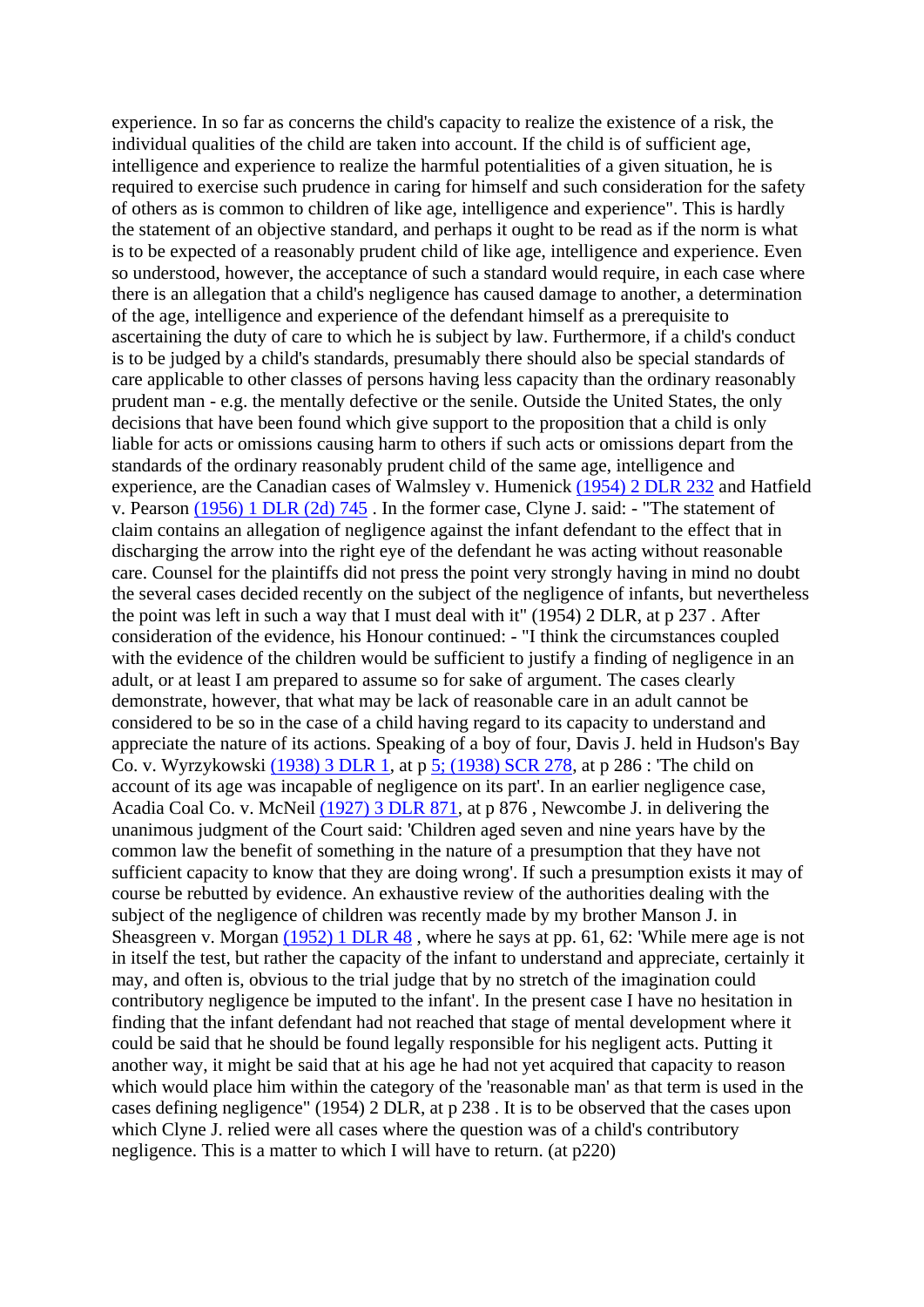8. The cases decided in the United States are collected in two decisions reported in the American Law Reports - Annotated. Kuhns v. Brugger (1957) 68 Am LR (2d) 761 and Charbonneau v. MacRury (1931) 73 Am LR 1266 . In the former case it was said: - "Even though the standard of care applicable to a minor differs from that applicable to an adult, nevertheless a minor may be guilty of actionable negligence. Both an adult and a minor are under an obligation to exercise reasonable care; however, the 'reasonable care' required of a minor is measured by a different yardstick - it is that measure of care which other minors of like age, experience, capacity and development would ordinarily exercise under similar circumstances. In applying that yardstick, we place minors in three categories based on their ages: minors under the age of seven years are conclusively presumed incapable of negligence; minors over the age of fourteen years are presumptively capable of negligence, the burden being placed on such minors to prove their incapacity; minors between the ages of seven and fourteen years are presumed incapable of negligence, but such presumption is rebuttable and grows weaker with each year until the fourteenth year is reached" (1957) 68 AmLR (2d), at pp 769, 770. These observations cannot be regarded as a correct statement of the law to be applied by this Court. The annotation to Kuhns v. Brugger (1957) 68 AmLR (2d) 761 deals with the liability of the parents of infants rather than with the liability of infants for damage caused by the infant's use of firearms and it is not surprising that the cases show that where the question was whether or not parents were negligent in allowing their children access to firearms, the age, experience and disposition of the child was regarded as a matter of importance. Charbonneau v. MacRury (1931) 73 AmLR, at p 1266 was an unsuccessful appeal against a judgment in favour of the defendant who had been sued for damages for negligently driving a car when he was seventeen years of age. It was said: "Reasonable care, having regard to the age and stage of development of the individual, is required of minors as well as adults, and no different measure is to be applied to their primary than to their contributory faults" (1931) 73 AmLR, at p 1266 but "a minor charged with actionable negligence is not to be held to the standard of care of an adult without regard to his nonage and want of experience" (1931) 73 AmLR, at p 1266 . Elsewhere it was said: "The understanding of this court that the general standard of care governing the conduct of adults, namely, reasonable care under all the circumstances, applies as well to minors as to adults, and that infancy and want of experience of the latter are merely evidential factors to be weighed, with the other circumstances, is made plain" (1931) 73 AmLR, at p 1275 by other cases which the court then proceeded to cite. If, however, the jury are to be told that the standard of care required of a child is that of an ordinary reasonable adult, it could not be otherwise than contradictory and confusing to add that, in determining whether a child defendant's conduct conformed to that standard, the immaturity natural to his age should be taken into account. The court, after stating that a minor is universally considered to be lacking in judgment and subject to failings normally incident to immaturity as well as to "ordinary human failings" said: "It is for these reasons that the law recognizes that indulgence must be shown the minor in appraising the character of his conduct. This is accomplished however through no arbitrary exception to the general rule of reasonable care under all the circumstances. As we have said this is always the test. But what is reasonable when the actor is a minor? Manifestly the adult test of the standard man cannot be applied in disregard of the actor's youth and inexperience. Either a new standard denoting the average person of the minor's age and development must be taken as the yardstick, or else allowance must be made for the minor's stage of development as one of the circumstances incident to the application of the general rule of reasonable care. As a practical matter it is not important which course is pursued. This court, however, is inclined to approve the latter both as supporting the theory that reasonable care under all the circumstances is a universal rule, and in the interest of simplicity of applying the law to the facts. The latter course merely requires the jury to apply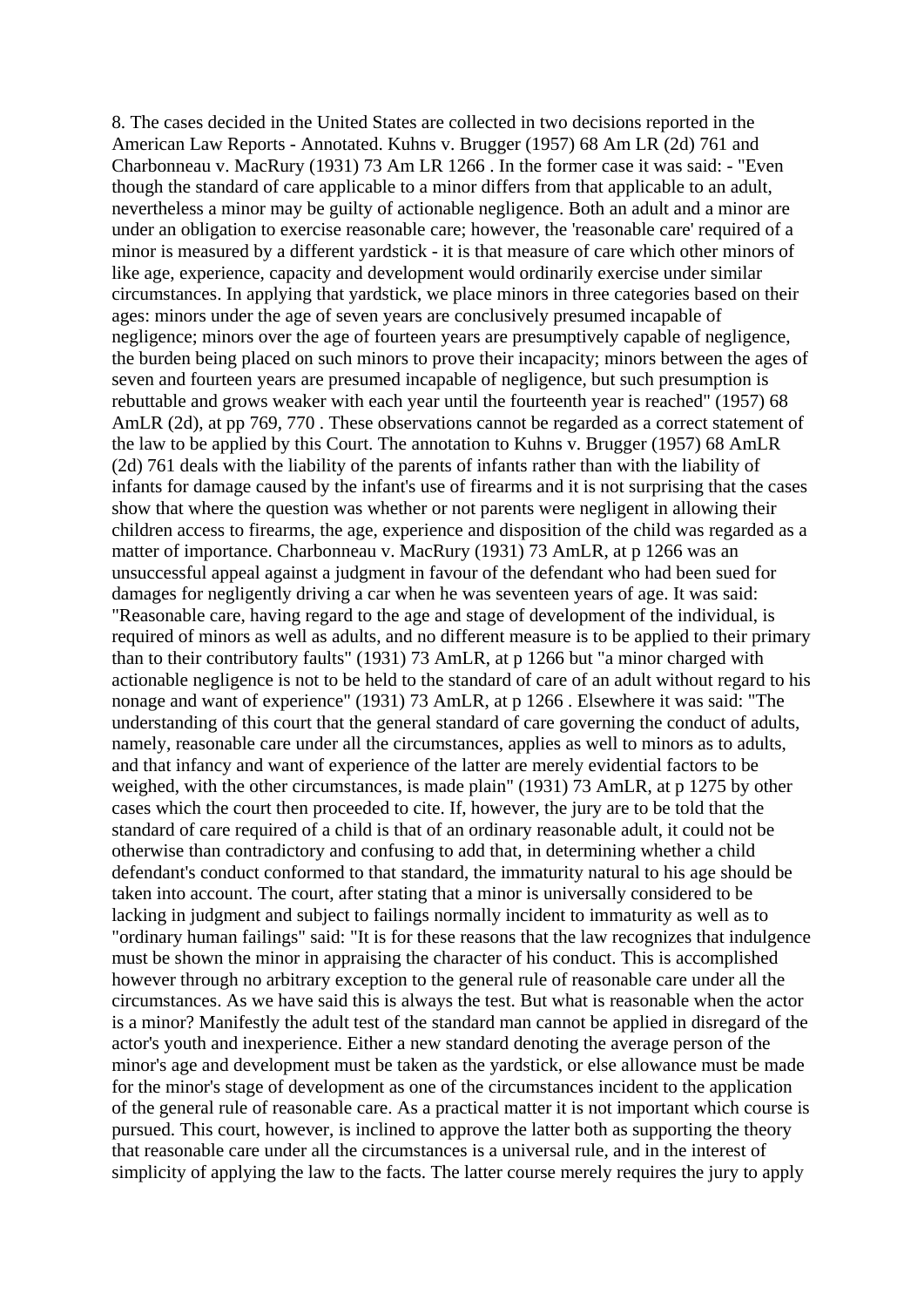the accepted rule of reasonable conduct under the circumstances, of which the stage of development of the minor is one, while the former imposes upon the jury the duty first to set up a standard youth for each particular case from the composite factors of age and experience as disclosed in the evidence, and then to apply that standard to the remaining circumstances in proof" (1931) 73 AmLR, at p 1274 . As I see it, the two courses referred to really do not exist and, for reasons already stated, if allowance is to be made for the immaturity of youth, it must be made by adopting what the court described as a different yardstick of duty. That, as has been seen, is the course taken in the Restatement and in Kuhns v. Brugger (1957) 68 AmLR (2d) 761 . The statement of law to be found in Charbonneau v. MacRury (1931) 73 AmLR 1266 seems to me, with great respect and despite the disclaimers made therein, to depart altogether from an objective standard by defining the duty of care resting upon any defendant as conditioned by his own characteristics. Thus, the age, the stage of physical development, the intelligence of a child, the physical defects of an adult - though not his mental incapacity short of insanity - are to be taken into account in deciding whether the defendant failed to observe the duty of care imposed upon him by law. This is achieved by stating the duty to be reasonable care under the circumstances of the particular case and then bringing into account the characteristics of the defendants as part of the circumstances. (at p222)

9. The judgment reveals that there are opposing authorities among both judges and textbook writers in the United States upon the question of the general duty of care owed by infants to others and it seems that where the view has been taken that a child is only bound to exercise towards others that degree of care which children of the same age would ordinarily exercise in the same circumstances, a good deal of reliance has been placed upon cases in which the question has been whether or not a child plaintiff has been guilty of contributory negligence. This is true of Charbonneau v. MacRury (1931) 73 AmLR 1266 itself and it is the matter to which I now turn. (at p223)

10. Where in an action for negligence by a plaintiff child the defendant raises as a defence the contributory negligence of the plaintiff, it is now established that the defence may fail either because in the circumstances there is nothing upon which a finding could be made that the child was capable of taking care for its own safety (Cronan v. Hepburn (1958) VR 112 ) or, where the child is capable of taking such care, it is not established that it failed to take that degree of care for its own safety such as that which could reasonably be expected of such a child (Joseph v. Swallow & Ariell Pty. Ltd. [1933] HCA 47[1933] HCA 47; ; (1933) 49 CLR 578 ). As is said in Beven on Negligence, 4th ed. (1928), p. 196 : "The first point to be noticed is that a young child may be incapable of contributory negligence. Then, conduct that in the case of an adult would disentitle to recover, in the case of a child may be no obstacle. Again, conduct that disentitles a child from recovering may vary in proportion to the child's age". (at p223)

11. Where the question concerns the plaintiff's contributory negligence, the law permits a subjective test, and this is so not only in the case of children. Any person under a disability is only required to take such reasonable care for his own safety as his capabilities permit. A one-legged man crossing a road is not expected, in the face of danger, to display the agility of a two-legged man. Thus, in Cotton v. Commissioner for Road Transport and Tramways (1942) 43 SR (NSW) 66 Jordan C.J. said : "It is conceived that contributory negligence in the sense in which it is now being considered occurs only when a person fails to take all such reasonable care as he is in fact capable of. I am not aware of any case in which a person has been held to be guilty of contributory negligence through the application of some arbitrary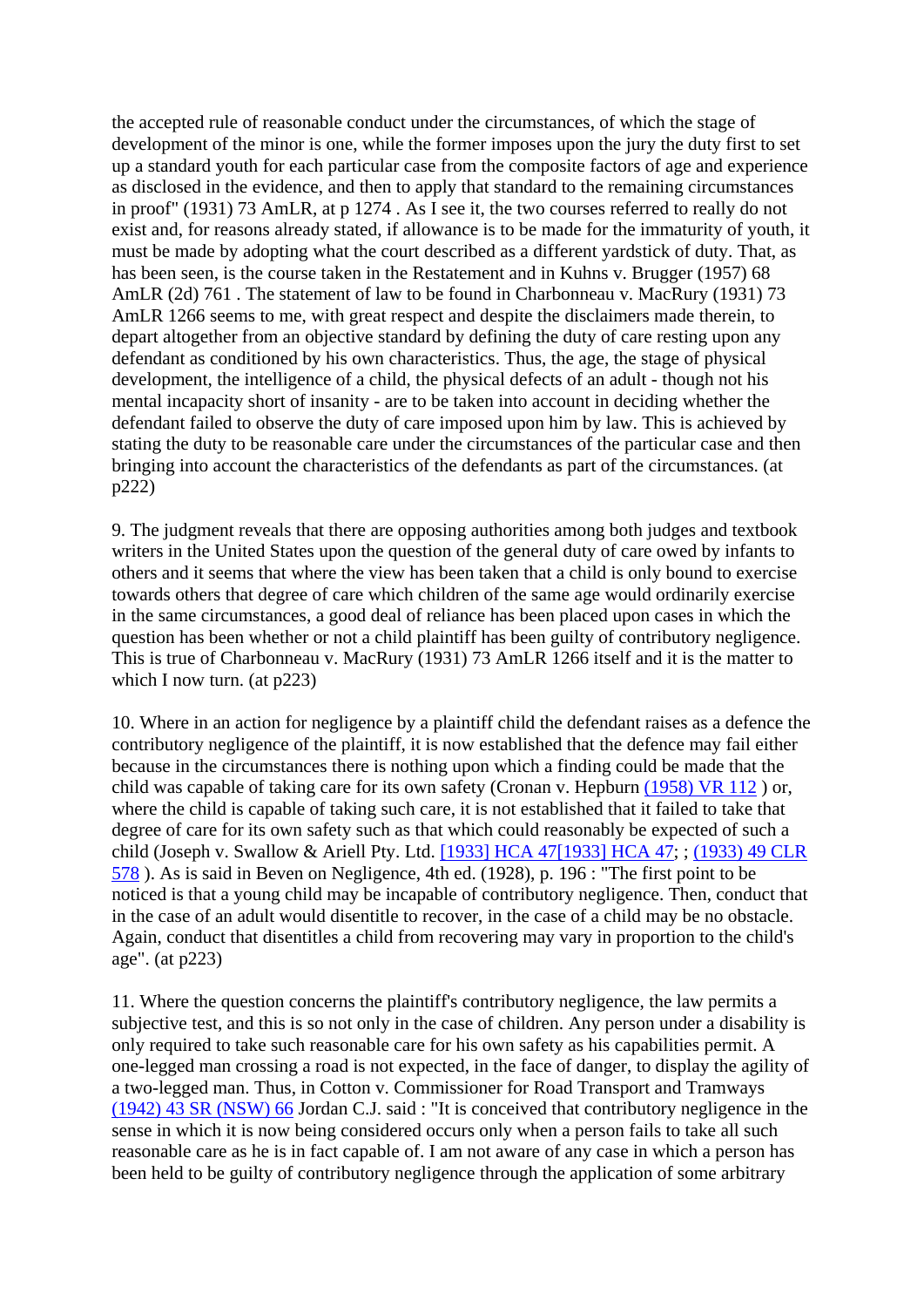general standard, notwithstanding that he had been as careful as he could. . . . In every case in which the injured child is not so young as to be obviously incapable of taking care, if there is evidence that carelessness on the child's part contributed to its injury, the questions whether it was capable of taking care, and if so whether it took such care as it was reasonably capable of, having regard to its age and intelligence, are questions of fact which the jury must determine" (1942) 43 SR (NSW), at pp 69, 70 . (at p224)

12. There is, however, no justification for deciding whether a defendant has been negligent by the test which the law adopts for ascertaining whether a plaintiff has been guilty of contributory negligence in the sense that he has failed to take reasonable care for his own safety. This can readily be demonstrated by attempting to adapt the first citation just made from the judgment of Jordan C.J. to a different purpose. It could not be said that in the case of a defendant actionable negligence only occurs when a person fails to take all such reasonable care as he is in fact capable of. To adopt such a proposition would be to substitute a subjective test for the well-established objective test of negligence stated by Tindal C.J. in Vaughan v. Menlove [1837] EngR 424[1837] EngR 424; ; (1837) 3 Bing (NC) 468 (132 ER 490) . "Instead therefore of saying that the liability for negligence should be coextensive with the judgment of each individual, which would be as variable as the length of the foot of each individual, we ought rather to adhere to the rule which requires in all cases a regard to caution such as a man of ordinary prudence would observe" (1837) 3 Bing (NC), at p 475 (132 ER, at p 493) . (at p224)

13. Moreover, there is no inconsistency between the adoption of an objective test when the question is whether the defendant has been negligent, and the adoption of a subjective test when the question is whether the plaintiff has been guilty of contributory negligence in the sense of lack of care for himself. The objective test to be applied to determine liability follows inevitably from the statement of the duty of care which the law imposes upon one man in his relationship with others ; no such duty is necessarily in question when the question is merely whether the plaintiff has been guilty of contributory negligence. See Nance v. British Columbia Electric Railway Company Ltd. (1951) AC 601 , where Viscount Simon said : "The statement that, when negligence is alleged as the basis of an actionable wrong, a necessary ingredient in the conception is the existence of a duty owed by the defendant to the plaintiff to take due care, is, of course, indubitably correct. But when contributory negligence is set up as a defence, its existence does not depend on any duty owed by the injured party to the party sued, and all that is necessary to establish such a defence is to prove to the satisfaction of the jury that the injured party did not in his own interest take reasonable care of himself and contributed, by this want of care, to his own injury" (1951) AC, at p 611 . The problem discussed by Sholl J. in Noall v. Middleton (1961) VR 285 need not be considered here. (at p225)

14. In my opinion, therefore, the reliance which has been placed upon the contributory negligence decisions in cases where the issue was actionable negligence has been misplaced. (at p225)

15. I have found no English or Australian authority to support the statements in the United States and Canadian authorities to which I have referred and, in my opinion, what is there stated to be the law conflicts with the fundamental principle of the law of negligence, viz. that the standard of care fixed by the law to determine actionable negligence is an objective standard - that is, the care to be expected of an ordinary reasonable man. This, except in special categories, is the standard to be applied to any person capable of negligence in the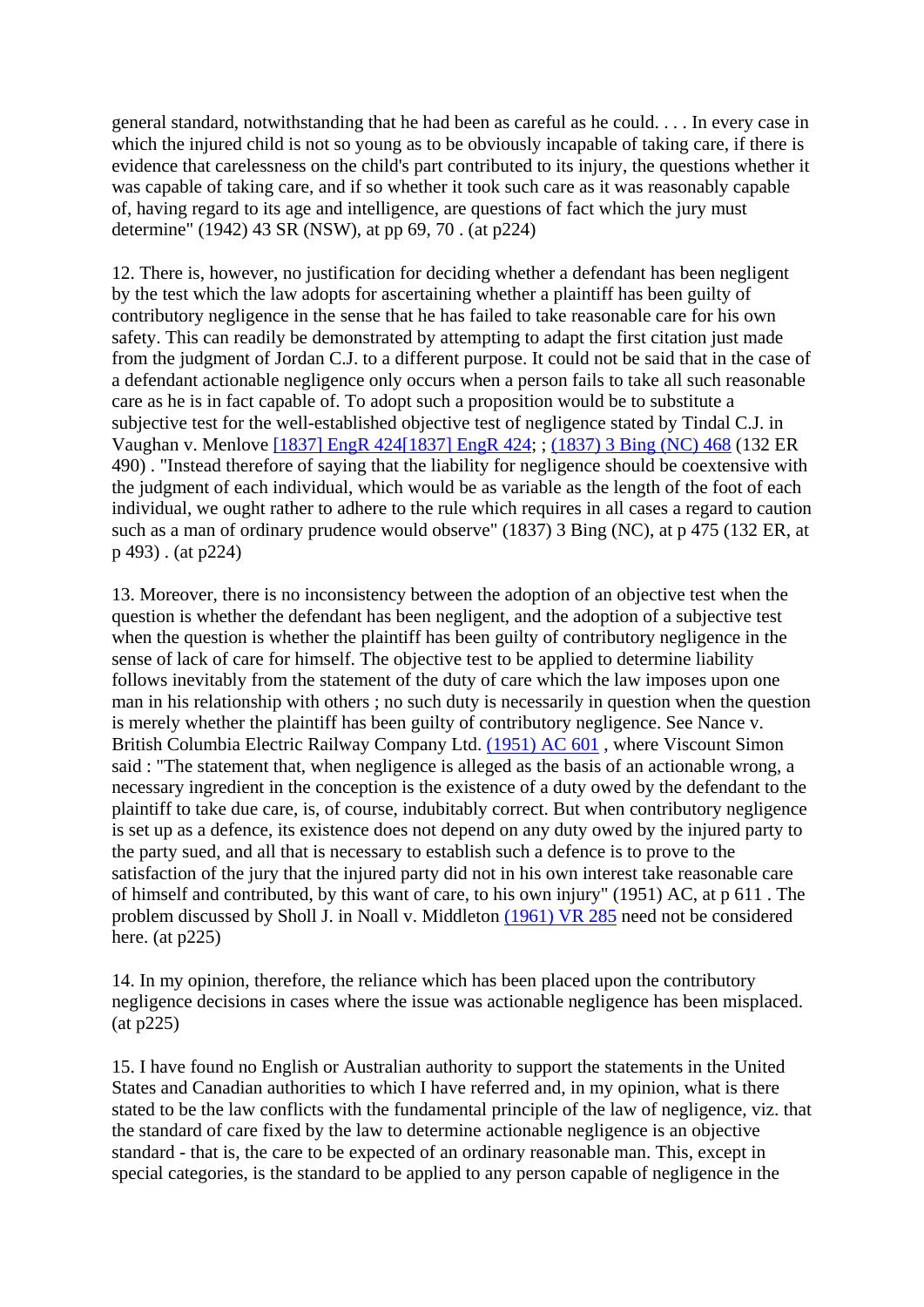absence of some consensual modification - express, implied or, perhaps, imputed : see, for instance, the statements of Dixon J. in The Insurance Commissioner v. Joyce (1948) 77 CLR 39, at p 59 , and Webb J. in Roggenkamp v. Bennett [1950] HCA 23; (1950) 80 CLR 292, at p 303 . See, too, Walker v. Turton-Sainsbury (1952) SASR 159 and Jones v. Manchester Corporation (1952) 2 QB 852, at p 871 . (at p225)

16. It may, of course, be objected that the adoption of a hard-and-fast rule to be applied to all cases will sometimes produce what appears to be some hardship but, if so, it should also be recalled that hard cases make bad law. It is, moreover, necessary to observe that the law of negligence is primarily concerned with the circumstances under which a person who suffers damage may recover compensation, and there is no necessary connexion between legal liability to make compensation and moral culpability. Another objection to a standard rule is that it may appear riduculous in determining liability to judge immaturity by maturity or, as it was put in argument, to put an old head upon young shoulders. Again the answer to such a criticism is that it was not without good reason that the law has adopted a general standard to determine liability for negligence and the application of a general standard to anyone who is himself either above or below the standard may produce a result that is open to criticism as ridiculous when judged by an irrelevant philosophy. Were the law to require from every person the exercise of all the skill of which he is capable to avoid harm to others, it would be a different law from the established law of negligence and it would be based upon a philosophy different from that underlying the present law. Whether or not it would be a better law is outside any question here relevant, but an attempt to use the results which would follow from the application of such a law, to test the reasonableness of what I understand the present law to require, appears to me to be misconceived. (at p226)

17. My conclusion is, therefore, that as the duty of care which the respondent owed to the appellant was to take such care as an ordinary reasonable man would have taken in the circumstances, the appeal should succeed. (at p226)

18. I would add that if, contrary to my opinion, the conduct of the respondent ought to be judged by the standard of a reasonable boy of the world rather than a reasonable man of the world, I would still conclude that the respondent had been negligent. It appears to me that no boy of twelve could reasonably think that he could hurl a nail into a post, and I have no doubt that the capacity of the respondent's missile to penetrate a piece of wood was less than that of an ordinary three-inch nail ; it was blunt and lacked the weight of a head. Furthermore, in the face of the evidence I would not infer, as did his Honour, that the missile hit the post and was deflected. Upon the facts, I would conclude that a reasonable boy would not throw a threeinch piece of metal, head high, in the direction of another person. (at p226)

19. I consider, therefore, that this appeal should be allowed and the action retried. (at p226)

**OWEN J.** This action, which was tried by Windeyer J., arose out of a happening which occurred in 1957. The plaintiff was then a girl aged nine and one of the defendants, Barry Watson, was twelve years of age. The other two defendants are his parents. On the day in question the two children, along with some others, were playing together on a grass strip bordering a road. Barry Watson had a short length of metal welding rod about 6" long one end of which had been rubbed down to a chisel-like shape so that it might be used to scrape shellfish off rocks. It was referred to in the evidence as a dart. The children were standing near a small ornamental tree around which was a wooden tree guard about 3 ft. square with corner posts of 3" X 2" hardwood about 4 ft. high. Barry Watson was standing within a foot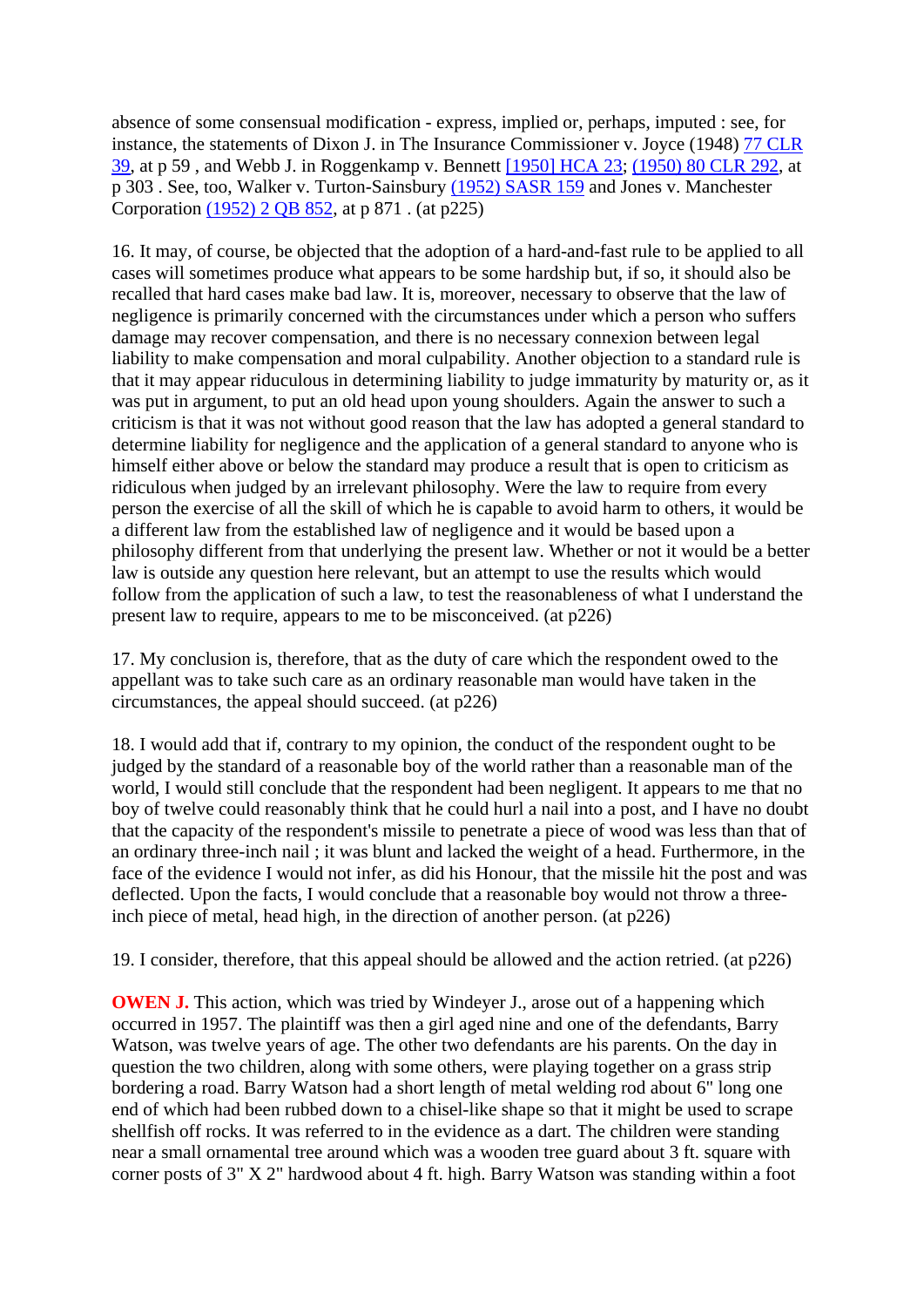or so of one side of the tree guard and the plaintiff was standing near the opposite side. He was playing with the dart and threw it at one of the corner posts of the guard thinking that it would stick into the wood. It struck the post, glanced off it and hit the plaintiff in the eye doing her serious injury. There was conflicting evidence as to what occurred but the facts set out above are those found by the learned judge. He further found that Barry Watson had not intended the dart to hit the plaintiff and that, in acting as he had, he had not been negligent. Accordingly his Honour found in the boy's favour. The plaintiff's claim against the other defendants, the boy's parents, alleged that they had been negligent in allowing the boy to have the dart, in failing to supervise his use of it, in failing to warn the plaintiff or her parents that he had the dart and in failing to warn the plaintiff or her parents of its dangerous nature. His Honour found for the parents and no complaint is now made of this, the appeal being only against the judgment entered in favour of the boy. (at p227)

2. It has been submitted that the learned judge fell into error in a number of respects. It was said that he should have found and that we should now find that the dart was not aimed at the post nor did it hit the post and glance off. If not deliberately aimed at the plaintiff it was nevertheless thrown in her direction and a finding of negligence should be made against the boy. It was further submitted that his Honour had misdirected himself as to the appropriate standard of care to be applied in considering the issue of negligence. Having regard to the presence of the plaintiff and the other children, an adult taking reasonable care for their safety would not have thrown the dart as the boy did and, so it was said, in considering whether the boy had been negligent, his conduct was to be judged in the light of what a reasonable man would or would not have done in the circumstances. The fact that the defendant was only twelve years old was irrelevant in determining whether or not he had acted negligently. (at p227)

3. No sufficient reason has been shown, in my opinion, for interfering with the finding that the dart was thrown at the post in the expectation that it would stick into it or with the finding that it hit the post and glanced off before striking the plaintiff's eye. Nor would I interfere with the finding that the boy was not negligent unless in arriving at that conclusion the learned judge erred in taking into account the boy's age and in directing himself as to the standard of care against which the boy's actions were to be viewed. It was conceded by counsel for the appellant - and rightly so - that where it is alleged against a child that he was guilty of contributory negligence, his age is a material factor and that his actions are to be judged by what would reasonably be expected of a child of like age and development. But, it was said, this was not the test when what was alleged was that a child had caused harm to another by negligence. (at p227)

4. The contention that his Honour erred in these respects is based upon a passage in his Honour's judgment in which he said: "It has been strongly urged for the plaintiff that, in considering whether Barry was negligent, I must judge what he did by the standard expected of a reasonable man, and that that standard is not graduated according to age. In one sense, of course, that is so ; for the question whether conduct was negligent, in a legal sense, always depends on an objective standard. This has been generally recognized ever since Tindal C.J. said in Vaughan v. Menlove [1837] EngR 424; (1837) 3 Bing (NC) 468 (132 ER 490) , 'Instead of saying that the liability for negligence should be co-extensive with the judgment of each individual, which would be as variable as the length of the foot of each individual, we ought rather to adhere to the rule which requires in all cases a regard to caution such as a man of ordinary prudence would observe' (1837) 3 Bing (NC), at p 475 (132 ER, at p 493) . In Glasgow Corporation v. Muir [1943] UKHL 2; (1943) AC 448 , Lord Macmillan said : 'The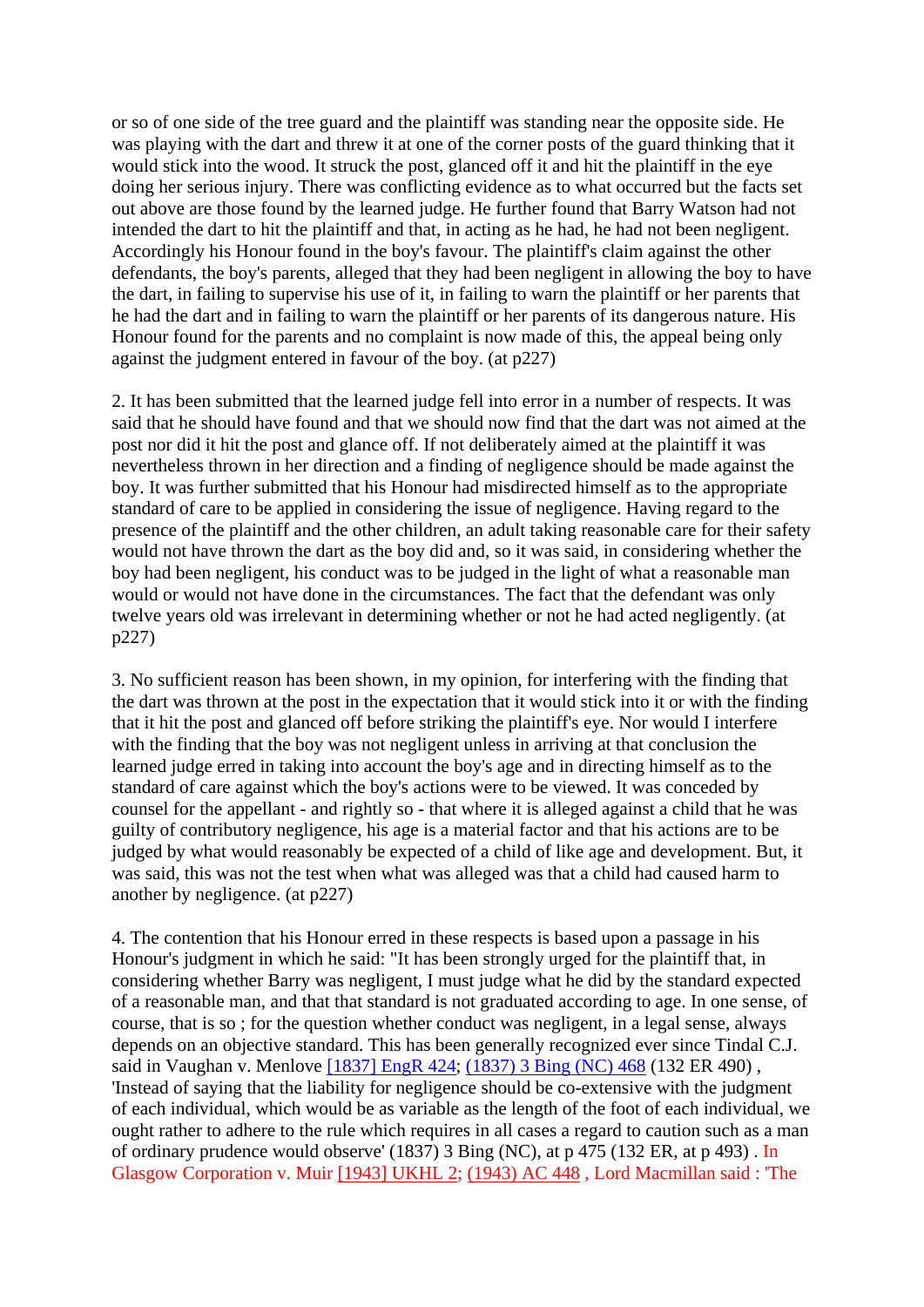standard of foresight of the reasonable man is, in one sense, an impersonal test. It elimates the personal equation and is independent of the idiosyncrasies of the particular person whose conduct is in question. . . . The reasonable man is presumed to be free both from overapprehension and from over-confidence, but there is a sense in which the standard of care of the reasonable man involves in its application a subjective element. It is still left to the judge to decide what, in the circumstances of the particular case, the reasonable man would have had in contemplation, and what accordingly the party sought to be made liable ought to have foreseen' (1943) AC, at p 457 . That is the question I have to determine. It is a question of fact, a jury question, not a question of law. I have not to determine it by regarding the facts of other cases, but by regarding all the circumstances of this case. I do not think that I am required to disregard altogether the fact that the defendant Barry Watson was at the time only twelve years old. In remembering that I am not considering 'the idiosyncrasies of the particular person'. Childhood is not an idiosyncrasy. It may be that an adult, knowing of the resistant qualities of hardwood and of the uncertainty that a spike, not properly balanced as a dart, will stick into wood when thrown, would foresee that it might fail to do so and perhaps go off at a tangent. A person who knew, or might reasonably be expected to know that might be held to be negligent if he were not more circumspect than was this infant defendant. But whatever the position would be if the facts were different, my conclusion on the facts of this case is that the injury to the plaintiff was not the result of a lack of foresight and appreciation of the risk that might reasonably have been expected, or of a want of reasonable care in aiming the dart. I find that Barry Watson was not negligent in the legal sense" (1964) 111 CLR, at pp 396, 397 . (at p229)

5. It is not altogether clear to me whether the learned judge judged the boy's conduct by comparing it with the standard of care to be expected of a reasonable adult or by comparing it with the standard reasonably to be expected of a boy of the "like age, intelligence and experience", to use a phrase taken from the judgment of the Supreme Court of Canada, delivered by Kerwin C.J.C., in McEllistrum v. Etches (1956) 6 DLR (2d), at p 7. But it seems to follow from the fact that his Honour had regard to the fact that the defendant was a boy that he must have accepted the view that the standard to be applied was not that of an adult but of a boy of similar age. (at p229)

6. In considering the question of law thus raised I have found it helpful to consider what would have been required of a trial judge had the case been heard before a jury. If the appellant's submissions are correct it would have been necessary to direct the jury that they should find the boy to have acted negligently if they thought that what he had done would not have been done, in the circumstances, by a reasonable man and that on that issue they must disregard the fact that the defendant was a child. And if the action had been one between an infant plaintiff and an infant defendant in which contributory negligence on the part of the plaintiff was raised, it would have been necessary to direct the jury that in considering the plaintiff's conduct they must take his age into account and compare his actions with those reasonably to be expected of a child of the same age, but that in considering whether the defendant had acted negligently the fact that he was a child was irrelevant and his conduct was to be measured against that reasonably to be expected of an adult. This seems to me to be contrary to common sense which has played a large part in the development of the common law. A jury thus directed would, I should think, form the opinion, with some justification, that the law was an ass and would probably pay little or no attention to the direction that the defendant was to be treated as though he had been an adult. Unaided by authority, I would have thought that the direction relating to negligence would be wrong. It is plain that in dealing with the question of contributory negligence on the part of a child, its age is a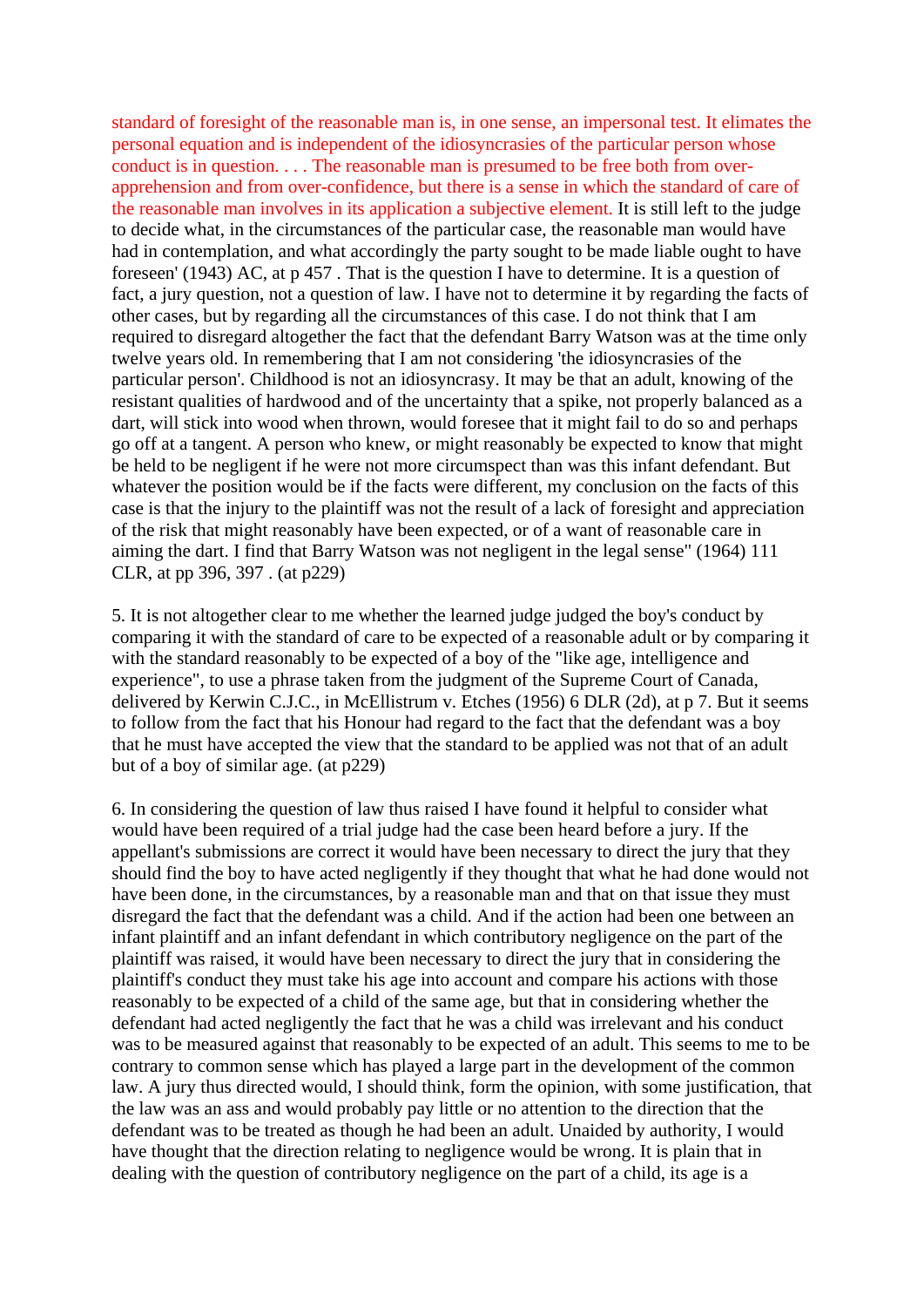relevant fact since the care expected of it is that reasonably to be expected of a child of similar age, intelligence and experience. That has been laid down again and again. McEllistrum's Case (1956) 6 DLR (2d) 1 is an example. Joseph v. Swallow & Ariell Pty. Ltd. [1933] HCA 47; (1933) 49 CLR 578 in this Court is another. As Dixon J. (as he then was) said: "If a child of such tender years be capable of contributory negligence, the degree of care must only be that which could reasonably be expected of childhood" (1933) 49 CLR, at p 586 . Perhaps the best known authority on the point is Lynch v. Nurdin [1841] EngR 52[1841] EngR 52; ;  $(1841)$  1 QB 29 (113 ER 1041). It is true that in cases of contributory negligence what is alleged is that the plaintiff failed to take reasonable care for his own safety whereas in cases of negligence the duty imposed upon the defendant is a different one, a duty to take reasonable care for the safety of others, but notwithstanding that the duty is different I do not understand why it should be said that the standard of care differs according to whether the issue is one of negligence or of contributory negligence. There appear to be few cases in the reports in which it has been necessary to consider the standard to be applied in cases where a child is alleged to have been guilty of negligence causing harm to another. One such case is Hatfield v. Pearson (1956) 1 DLR (2d) 745 , where the rule applicable in the case of contributory negligence was applied to a case of negligence on the part of an infant defendant, and a number of cases in the courts of the United States in which the same view appears to have been taken are referred to in Professor Prosser's work on the Law of Torts, 2nd ed. (1955), pp. 127, 128. I have not been able to obtain the reports in which these decisions appear but the learned author, after saying at p. 124 that "The whole theory of negligence presupposes some uniform standard of behavior. Yet the infinite variety of situations which may arise makes it impossible to fix definite rules in advance for all conceivable human conduct. The utmost that can be done is to devise something in the nature of a formula, the application of which in each particular case must be left to the jury, or to the court. The standard of conduct which the community demands must be an external and objective one, rather than the individual judgment, good or bad, of the particular actor ; and it must be, so far as possible, the same for all persons, since the law can have no favorites. At the same time, it must make proper allowance for the risk apparent to the actor, for his capacity to meet it, and for the circumstances under which he must act." goes on : "As to one very important group of individuals, it has been necessary, as a practical matter, to depart to a considerable extent from the objective standard of capacity. Children, although they are liable for their torts, obviously cannot be held to the same standard as adults, because they cannot in fact meet it. It is possible to apply a special standard to them, because 'their normal condition is one of incapacity and the state of their progress toward maturity is reasonably capable of determination'. It has also been held that a special standard is to be applied to persons at the other extreme of life, whose mental faculties have been impaired by age. While most of the cases dealing with children have involved contributory negligence, it has been held that there is no difference in principle when the child is a defendant. Since the capacities of children vary greatly, not only with age but also with individuals of the same age, no very definite statement can be made as to the standard to be applied to them. To a great extent it must necessarily be a subjective one. It must be 'what it is reasonable to expect of children of like age, intelligence and experience'. The capacity of the particular child to appreciate the risk and form a reasonable judgment must be taken into account. More will be required of a child of superior intelligence for his age than of one who is mentally backward. But the standard is still not entirely subjective, and if the conclusion is that the conduct of the child was unreasonable in view of his estimated capacity, he may still be found negligent, even as a matter of law." In dealing with the same subject, the American Restatement of the Law of Torts par. 283 is as follows: "A child of tender years is not required to conform to the standard of behaviour which it is reasonable to expect of an adult, but his conduct is to be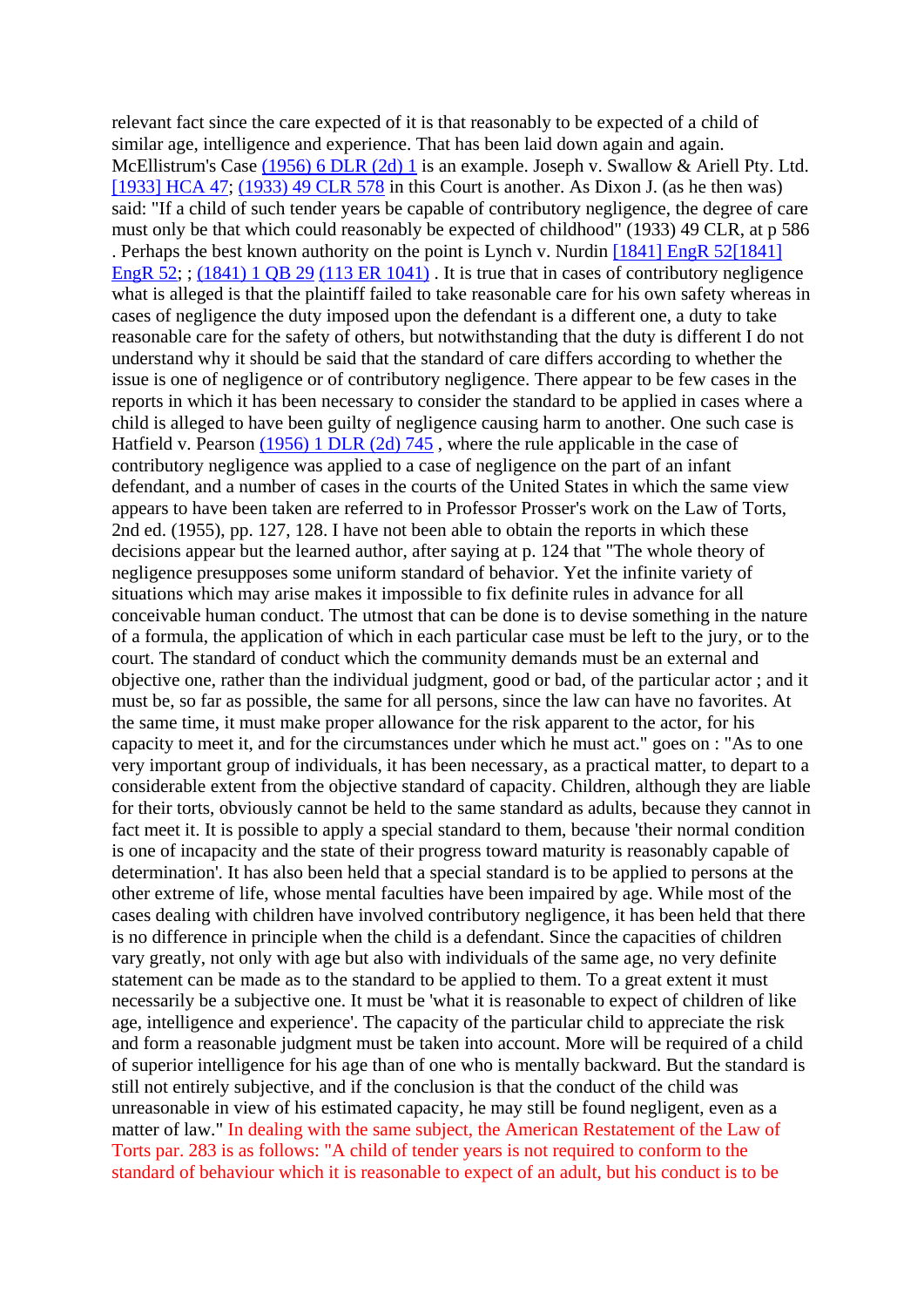judged by the standard of behaviour to be expected from a child of like age, intelligence and experience. A child may be so young as to be manifestly incapable of exercising any of those qualities of attention, intelligence and judgment which are necessary to enable him to perceive a risk and to realize its unreasonable character. On the other hand, it is obvious that a child who has not yet attained his majority may be as capable as an adult of exercising the qualities necessary to the perception of a risk and the realization of its unreasonable character. Between these two extremes there are children whose capacities are infinitely various. The standard of conduct required of such a child is that which it is reasonable to expect of children of like age, intelligence and experience. . . .". To much the same effect is a statement in Holmes' The Common Law, pp. 108, 109, to which my brother Kitto has drawn my attention: "The standards of the law are standards of general application. The law takes no account of the infinite varieties of temperament, intellect, and education which make the internal character of a given act so different in different men. It does not attempt to see men as God sees them, for more than one sufficient reason. In the first place, the impossibility of nicely measuring a man's powers and limitations is far clearer than that of ascertaining his knowledge of law, which has been thought to account for what is called the presumption that every man knows the law. But a more satisfactory explanation is, that, when men live in society, a certain average of conduct, a sacrifice of individual peculiarities going beyond a certain point, is necessary to the general welfare. If, for instance, a man is born hasty and awkward, is always having accidents and hurting himself or his neighbours, no doubt his congenital defects will be allowed for in the courts of Heaven, but his slips are no less troublesome to his neighbours than if they sprang from guilty neglect. His neighbours accordingly require him, at his proper peril, to come up to their standard, and the courts which they establish decline to take his personal equation into account. The rule that the law does, in general, determine liability by blameworthiness, is subject to the limitation that minute differences of character are not allowed for. The law considers, in other words, what would be blameworthy in the average man, the man of ordinary intelligence and prudence, and determines liability by that. If we fall below the level in those gifts, it is our misfortune ; so much as that we must have at our peril, for the reasons just given. But he who is intelligent and prudent does not act at his peril, in theory of law. On the contrary, it is only when he fails to exercise the foresight of which he is capable, or exercises it with evil intent, that he is answerable for the consequences. There are exceptions to the principle that every man is presumed to possess ordinary capacity to avoid harm to his neighbours, which illustrate the rule, and also the moral basis of liability in general. When a man has a distinct defect of such a nature that all can recognize it as making certain precautions impossible, he will not be held answerable for not taking them. A blind man is not required to see at his peril; and although he is, no doubt, bound to consider his infirmity in regulating his actions, yet if he properly finds himself in a certain situation, the neglect of precautions requiring eyesight would not prevent his recovering for an injury to himself, and, it may be presumed, would not make him liable for injuring another. So it is held that, in cases where he is the plaintiff, an infant of very tender years is only bound to take the precautions of which an infant is capable ; the same principle may be cautiously applied where he is defendant". In Halsbury, 2nd ed., vol. 23, p. 571, it was said that the standard of care required "is the same for every one of full age who is in possession of all his faculties and is of sound mind" and, at p. 701 of the same volume, that "the defendant's infancy may be relevant to the question whether the act or omission complained of was or was not negligent". In vol. 28 of the 3rd edition, p. 10, the first of these passages is replaced by one which reads: "It is the same for everyone, and it does not vary with the individual on whom rests the particular duty to take care". The second passage from the 2nd edition quoted above is omitted in the 3rd edition but a footnote appears at p. 10 of vol. 28 of that edition that : "It is possible that the care required of a child is not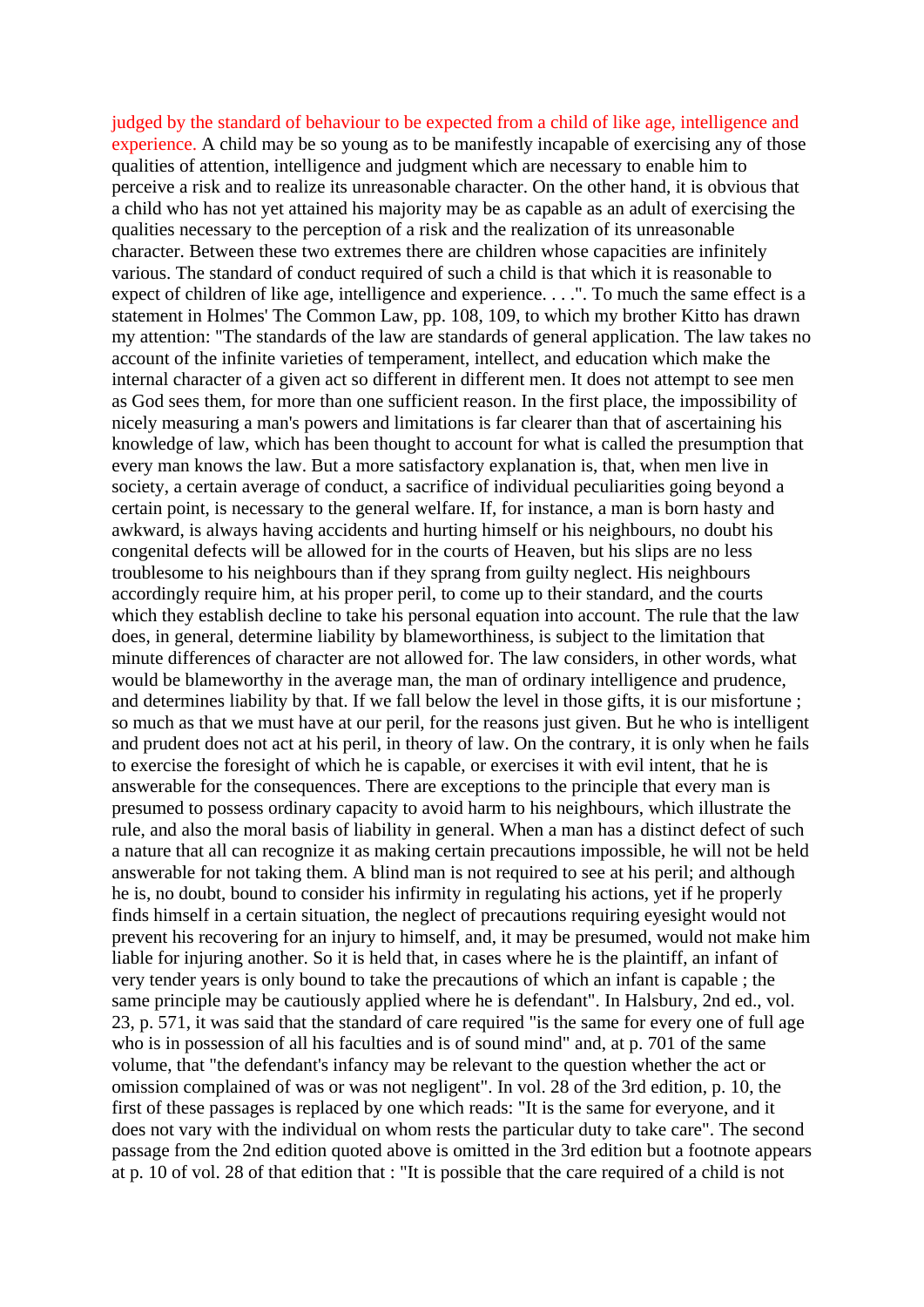that of a reasonable man but only such as is reasonably to be expected of those of his age" and reference is made to Walmsley v. Humenick (1954) 2 DLR 232. That was an action in trespass and negligence brought against a child and, in the course of his judgment, Clyne J. said : "The cases clearly demonstrate, however, that what may be lack of reasonable care in an adult cannot be considered to be so in the case of a child having regard to its capacity to understand the nature of its actions" (1954) 2 DLR, at p 238 . The real issue was, however, whether the defendant was so young as to be incapable of committing a tort and the learned judge's remarks were, I think, directed to the question whether the child was so young as to be incapable of being held to be blameworthy. In Salmond on Torts, 12th ed. (1957), p. 71, it is said that the youth of a defendant may afford evidence tending to disprove the existence of malice or some other mental state which is an essential element in the plaintiff's cause of action. The learned author goes on: "Similarly, it would seem that in order to make a child liable for negligence, it must be proved that he failed to show the amount of care reasonably to be expected from a child of that age. It is not enough that an adult would have been guilty of negligence had he acted in the same way in the same circumstances. This, indeed, seems never to have been decided, but it would seem implied in the decision on the contributory negligence of children."

In Fleming's Law of Torts, 2nd ed. (1961), p. 123, it is stated that "In the case of children, the law has made considerable concession to the subjective standard. Most of the decisions have been concerned with contributory negligence, where there is a general tendency to take an indulgent view and give added weight to exculpatory considerations; but there is no doubt that a child, whether as plaintiff or defendant, is only expected to conform to the standard which ordinary children of his age, intelligence and experience would exercise under similar circumstances. If the child lacks capacity to understand and appreciate the nature of his actions, negligence is not attributed to him at all; but, given perception of the risk, he must exercise the judgment of the standard child of his age". The learned author, however, excepts cases in which a "minor engages in dangerous adult activities, such as driving a car or handling industrial equipment". In such cases, he says, he must conform to the standard expected of a reasonable man. Professor Street, in his Law of Torts, 2nd ed. (1959), refers to Lord Macmillan's statement in Glasgow Corporation v. Muir [1943] UKHL 2[1943] UKHL 2; ; (1943) AC 448 , that "The standard of foresight of the reasonable man . . . . eliminates the personal equation and is independent of the idiosyncrasies of the particular person whose conduct is in question" (1943) AC, at p 457 . And goes on, at p. 124 : "Yet it is inadequate, not to say question-begging, to say that the standard then is an objective one. The definition of the reasonable man is not complete unless the words 'in the circumstances' are embodied. Plainly, these words may prevent the test from being wholly objective, for the boundary between the external facts and the qualities of the actor is ill-defined. How far, then, is the standard of the 'reasonable man' an objective one? Infants must, it seems, be treated as a category apart. In many cases infants have been held not guilty of contributory negligence where adults would, on similar facts, have been deemed to be contributory negligent - the test is: what degree of care for his own safety can an infant of the particular age reasonably be expected to take ? No English cases laying down the standard required of an infant who is a defendant, have been traced. Perhaps the rule for contributory negligence applies here." (at p234)

7. There is, then, a considerable body of opinion amongst the textbook writers, supported by decisions in Canada and the United States, that where an infant defendant is charged with negligence, his age is a circumstance to be taken into account and the standard by which his conduct is to be measured is not that to be expected of a reasonable adult but that reasonably